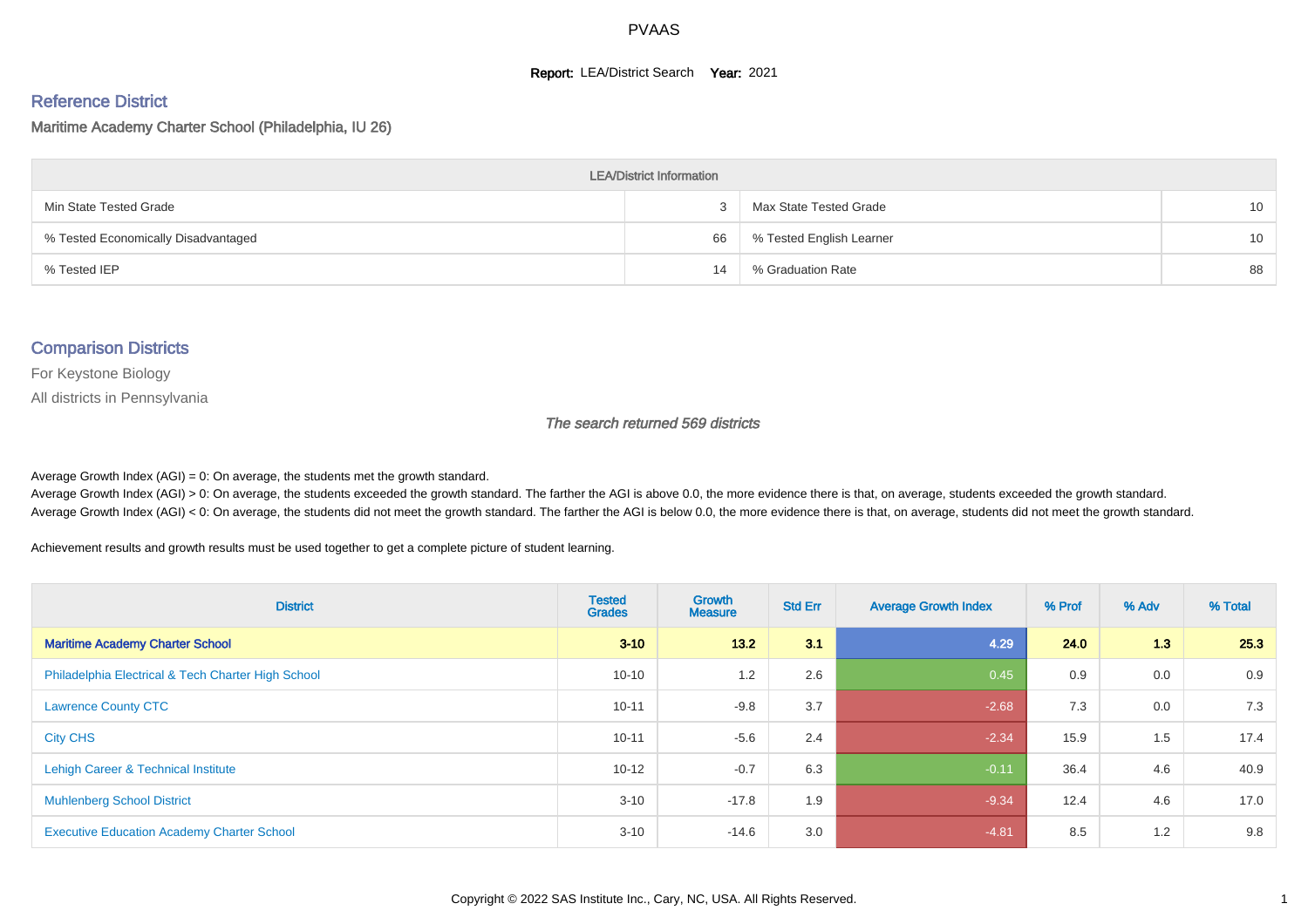| <b>District</b>                               | <b>Tested</b><br><b>Grades</b> | <b>Growth</b><br><b>Measure</b> | <b>Std Err</b> | <b>Average Growth Index</b> | % Prof | % Adv   | % Total |
|-----------------------------------------------|--------------------------------|---------------------------------|----------------|-----------------------------|--------|---------|---------|
| <b>Maritime Academy Charter School</b>        | $3 - 10$                       | 13.2                            | 3.1            | 4.29                        | 24.0   | 1.3     | 25.3    |
| <b>Chartiers-Houston School District</b>      | $3 - 10$                       | $-16.5$                         | 3.5            | $-4.79$                     | 26.3   | $6.6\,$ | 32.9    |
| <b>Neshannock Township School District</b>    | $3 - 10$                       | $-12.5$                         | 2.7            | $-4.73$                     | 29.0   | 13.0    | 42.0    |
| <b>Mid Valley School District</b>             | $3 - 10$                       | $-11.1$                         | 2.7            | $-4.07$                     | 28.3   | 8.1     | 36.4    |
| <b>Shikellamy School District</b>             | $3 - 10$                       | $-8.3$                          | 2.4            | $-3.42$                     | 20.8   | 18.5    | 39.2    |
| Lackawanna Trail School District              | $3 - 10$                       | $-11.0$                         | 3.3            | $-3.35$                     | 13.1   | 18.0    | 31.2    |
| <b>Wissahickon School District</b>            | $3 - 10$                       | $-5.3$                          | 1.7            | $-3.14$                     | 27.5   | 29.0    | 56.6    |
| Jefferson-Morgan School District              | $3 - 10$                       | $-12.0$                         | 3.9            | $-3.09$                     | 28.6   | 6.1     | 34.7    |
| California Area School District               | $3 - 10$                       | $-13.7$                         | 4.5            | $-3.06$                     | 41.7   | 16.7    | 58.3    |
| <b>Avonworth School District</b>              | $3 - 10$                       | $-6.2$                          | 2.3            | $-2.68$                     | 35.9   | 14.1    | 50.0    |
| <b>Antietam School District</b>               | $3 - 10$                       | $-9.5$                          | 3.7            | $-2.57$                     | 20.9   | 1.5     | 22.4    |
| <b>Carmichaels Area School District</b>       | $3 - 10$                       | $-7.0$                          | 3.1            | $-2.30$                     | 17.8   | 9.6     | 27.4    |
| <b>Yough School District</b>                  | $3 - 10$                       | $-6.2$                          | 2.7            | $-2.27$                     | 28.9   | $8.8\,$ | 37.7    |
| <b>Wyoming Area School District</b>           | $3 - 10$                       | $-5.5$                          | 2.5            | $-2.21$                     | 32.0   | 9.6     | 41.6    |
| <b>West Middlesex Area School District</b>    | $3 - 10$                       | $-7.4$                          | 3.5            | $-2.11$                     | 32.0   | 9.6     | 41.6    |
| <b>Cambria Heights School District</b>        | $3 - 10$                       | $-6.2$                          | 2.9            | $-2.11$                     | 25.0   | 13.0    | 38.0    |
| <b>Sto-Rox School District</b>                | $3 - 10$                       | $-7.0$                          | 3.5            | $-1.99$                     | 3.2    | 0.0     | 3.2     |
| <b>Shanksville-Stonycreek School District</b> | $3 - 10$                       | $-8.6$                          | 5.5            | $-1.55$                     | 17.6   | 23.5    | 41.2    |
| <b>Troy Area School District</b>              | $3 - 10$                       | $-4.7$                          | 3.2            | $-1.46$                     | 22.8   | 16.5    | 39.2    |
| <b>Northeast Bradford School District</b>     | $3 - 10$                       | $-5.0$                          | 3.7            | $-1.35$                     | 30.6   | 4.8     | 35.5    |
| <b>Rose Tree Media School District</b>        | $3 - 10$                       | $-2.8$                          | 2.1            | $-1.33$                     | 35.2   | 29.6    | 64.8    |
| <b>Beaver Area School District</b>            | $3 - 10$                       | $-3.0$                          | 2.5            | $-1.16$                     | 25.8   | 27.8    | 53.6    |
| <b>Harmony Area School District</b>           | $3 - 10$                       | $-5.7$                          | 5.0            | $-1.13$                     | 33.3   | 0.0     | 33.3    |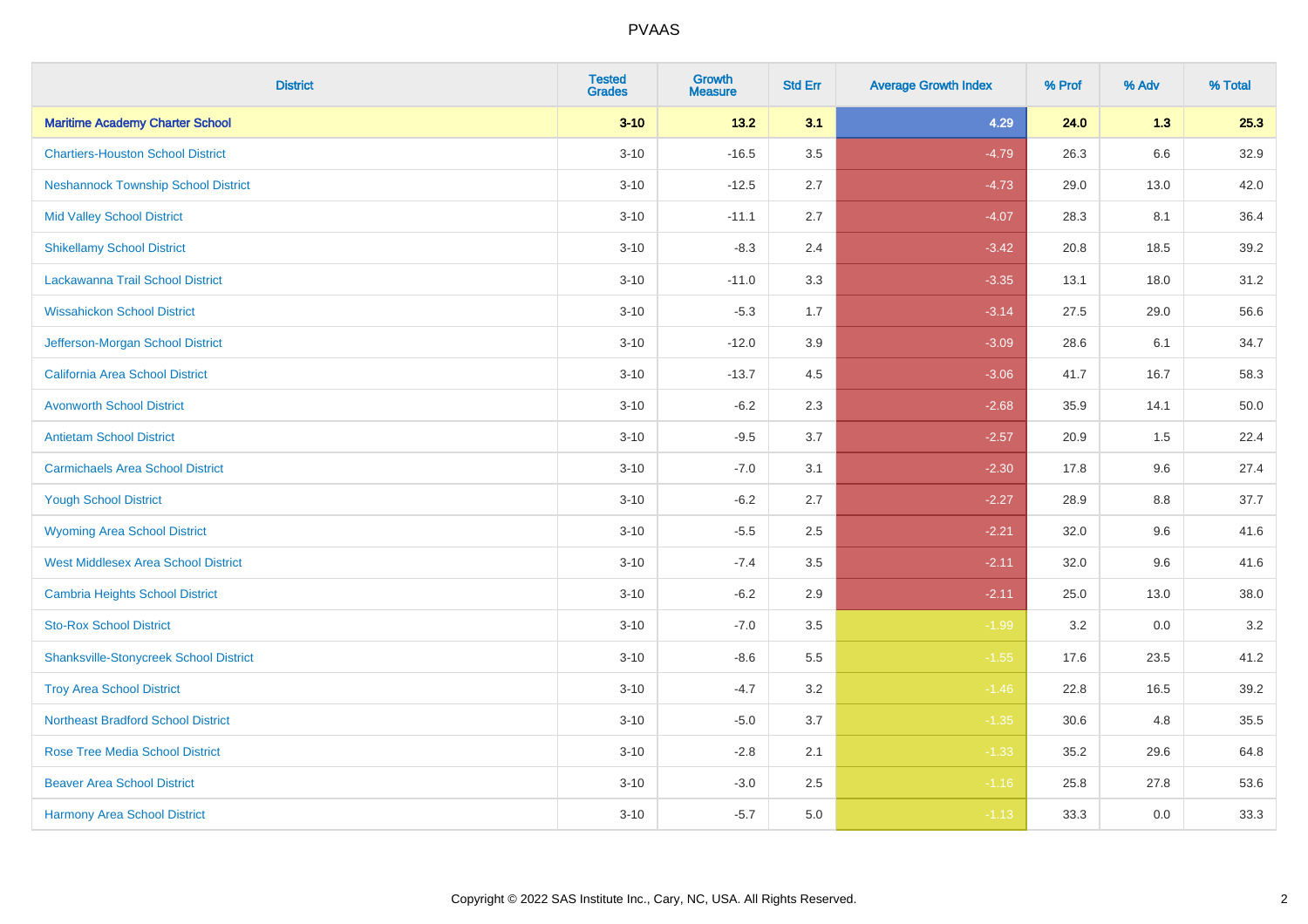| <b>District</b>                            | <b>Tested</b><br><b>Grades</b> | <b>Growth</b><br><b>Measure</b> | <b>Std Err</b> | <b>Average Growth Index</b> | % Prof | % Adv | % Total  |
|--------------------------------------------|--------------------------------|---------------------------------|----------------|-----------------------------|--------|-------|----------|
| <b>Maritime Academy Charter School</b>     | $3 - 10$                       | 13.2                            | 3.1            | 4.29                        | 24.0   | 1.3   | 25.3     |
| <b>Moshannon Valley School District</b>    | $3 - 10$                       | $-5.1$                          | 4.6            | $-1.12$                     | 25.0   | 12.5  | 37.5     |
| <b>Mahanoy Area School District</b>        | $3 - 10$                       | $-3.4$                          | 3.1            | $-1.07$                     | 21.4   | 8.6   | $30.0\,$ |
| Northwest Area School District             | $3 - 10$                       | $-3.2$                          | 3.3            | $-0.97$                     | 30.4   | 13.0  | 43.5     |
| <b>Propel Charter School-Montour</b>       | $3 - 10$                       | $-3.4$                          | 3.6            | $-0.93$                     | 7.7    | 0.0   | 7.7      |
| <b>Mount Union Area School District</b>    | $3 - 10$                       | $-2.5$                          | 2.8            | $-0.89$                     | 19.8   | 5.8   | 25.6     |
| <b>Reynolds School District</b>            | $3 - 10$                       | $-3.0$                          | 3.5            | $-0.87$                     | 27.3   | 9.1   | 36.4     |
| <b>Carbondale Area School District</b>     | $3 - 10$                       | $-2.8$                          | 3.2            | $-0.87$                     | 27.5   | 2.9   | 30.4     |
| <b>Valley Grove School District</b>        | $3 - 10$                       | $-4.0$                          | 5.5            | $-0.72$                     | 68.4   | 15.8  | 84.2     |
| <b>Tri-Valley School District</b>          | $3 - 10$                       | $-2.7$                          | 3.9            | $-0.69$                     | 31.0   | 9.5   | 40.5     |
| <b>Monessen City School District</b>       | $3 - 10$                       | $-3.9$                          | 5.6            | $-0.69$                     | 21.0   | 10.5  | 31.6     |
| <b>Southeastern Greene School District</b> | $3 - 10$                       | $-2.3$                          | 4.4            | $-0.53$                     | 29.0   | 9.7   | 38.7     |
| <b>Clearfield Area School District</b>     | $3 - 10$                       | $-1.3$                          | 3.7            | $-0.34$                     | 43.9   | 24.6  | 68.4     |
| <b>MaST Community Charter School</b>       | $3 - 10$                       | $-0.9$                          | 2.5            | $-0.34$                     | 25.0   | 21.6  | 46.6     |
| <b>Ferndale Area School District</b>       | $3 - 10$                       | $-1.1$                          | 4.1            | $-0.27$                     | 21.0   | 7.9   | 29.0     |
| <b>Fort Cherry School District</b>         | $3 - 10$                       | $-0.7$                          | 3.1            | $-0.21$                     | 30.6   | 14.1  | 44.7     |
| Portage Area School District               | $3 - 10$                       | $-0.5$                          | 3.3            | $-0.14$                     | 27.0   | 20.6  | 47.6     |
| <b>Freeport Area School District</b>       | $3 - 10$                       | $-0.2$                          | 2.1            | $-0.10$                     | 37.4   | 29.8  | 67.2     |
| <b>Garnet Valley School District</b>       | $3 - 10$                       | 0.2                             | 1.7            | 0.13                        | 34.9   | 26.4  | 61.3     |
| <b>Marion Center Area School District</b>  | $3 - 10$                       | 0.8                             | 2.9            | 0.27                        | 23.3   | 11.1  | 34.4     |
| South Williamsport Area School District    | $3 - 10$                       | 0.9                             | 3.1            | 0.31                        | 38.4   | 11.6  | 50.0     |
| <b>MaST Community Charter School II</b>    | $3 - 10$                       | 1.4                             | 3.0            | 0.45                        | 16.1   | 4.6   | 20.7     |
| <b>Abington School District</b>            | $3 - 10$                       | 0.9                             | 1.6            | 0.57                        | 29.7   | 28.7  | 58.4     |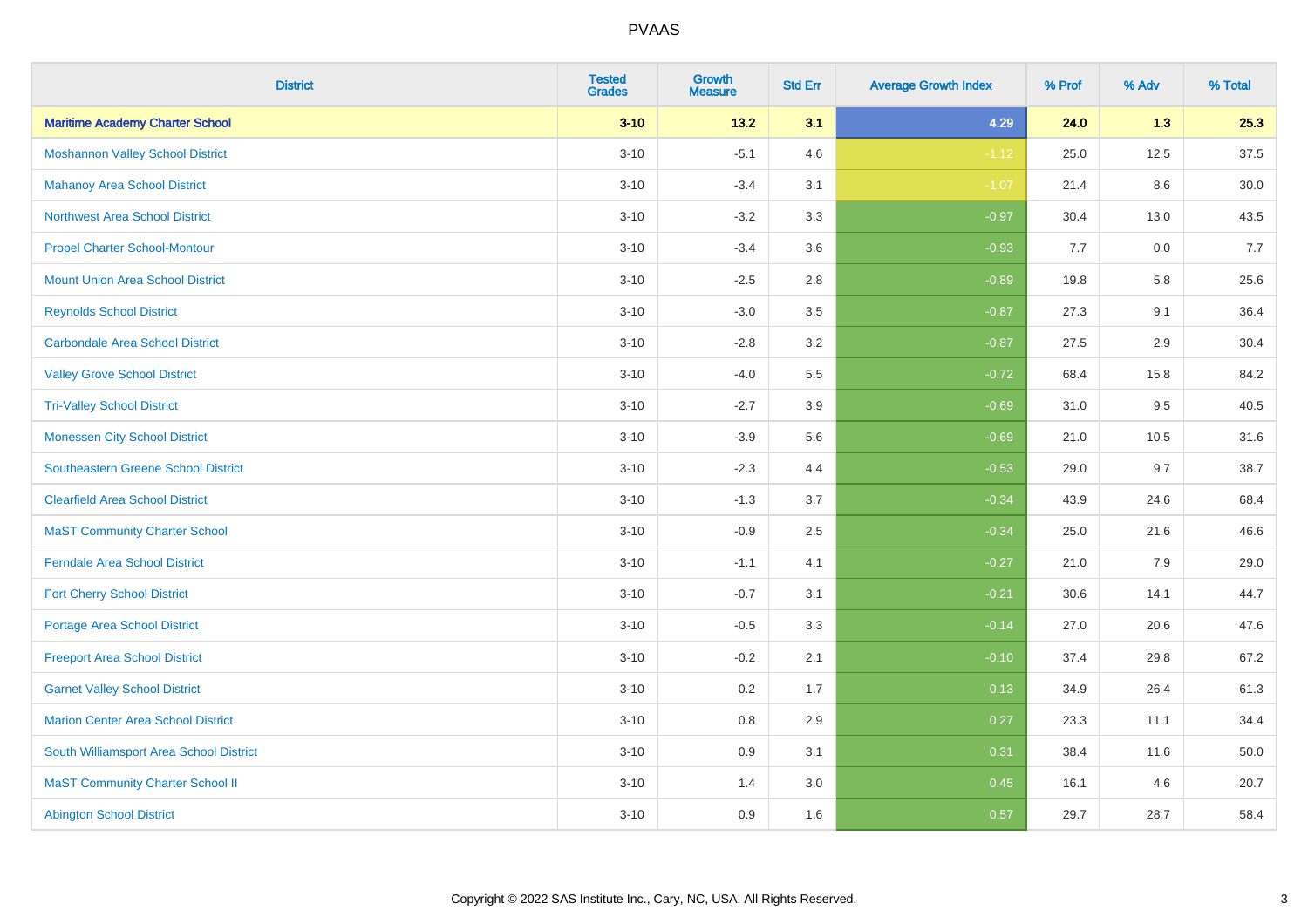| <b>District</b>                               | <b>Tested</b><br><b>Grades</b> | <b>Growth</b><br><b>Measure</b> | <b>Std Err</b> | <b>Average Growth Index</b> | % Prof | % Adv | % Total |
|-----------------------------------------------|--------------------------------|---------------------------------|----------------|-----------------------------|--------|-------|---------|
| <b>Maritime Academy Charter School</b>        | $3 - 10$                       | 13.2                            | 3.1            | 4.29                        | 24.0   | 1.3   | 25.3    |
| <b>Sullivan County School District</b>        | $3 - 10$                       | 2.5                             | 4.3            | 0.58                        | 43.6   | 7.7   | 51.3    |
| <b>Bethlehem-Center School District</b>       | $3 - 10$                       | 2.1                             | 3.5            | 0.59                        | 32.3   | 4.6   | 36.9    |
| <b>Belmont Charter School</b>                 | $3 - 10$                       | 2.2                             | 3.4            | 0.64                        | 5.3    | 1.8   | 7.0     |
| <b>Centennial School District</b>             | $3 - 10$                       | 1.5                             | 1.5            | 0.98                        | 23.6   | 12.4  | 36.0    |
| <b>Southeast Delco School District</b>        | $3 - 10$                       | 3.9                             | 3.5            | 1.12                        | 18.6   | 3.4   | 22.0    |
| <b>Bellwood-Antis School District</b>         | $3 - 10$                       | 3.5                             | 2.8            | 1.24                        | 40.9   | 19.4  | 60.2    |
| <b>Bloomsburg Area School District</b>        | $3 - 10$                       | 4.3                             | 3.4            | 1.26                        | 36.5   | 20.6  | 57.1    |
| <b>Mastery Charter School - Thomas Campus</b> | $3 - 10$                       | 7.9                             | 5.7            | 1.39                        | 12.5   | 0.0   | 12.5    |
| <b>Central Valley School District</b>         | $3 - 10$                       | 4.7                             | 2.6            | 1.83                        | 37.8   | 18.5  | 56.3    |
| <b>Benton Area School District</b>            | $3 - 10$                       | 8.1                             | 4.0            | 2.01                        | 35.7   | 28.6  | 64.3    |
| <b>Wallingford-Swarthmore School District</b> | $3 - 10$                       | $5.0\,$                         | 2.2            | 2.25                        | 33.3   | 37.1  | 70.4    |
| <b>Glendale School District</b>               | $3 - 10$                       | 7.9                             | 3.5            | 2.25                        | 42.6   | 9.3   | 51.8    |
| Commonwealth Charter Academy Charter School   | $3 - 10$                       | 4.2                             | 1.6            | 2.68                        | 27.0   | 15.6  | 42.5    |
| South Butler County School District           | $3 - 10$                       | 6.3                             | 2.2            | 2.80                        | 37.8   | 19.2  | 57.0    |
| Allegheny-Clarion Valley School District      | $3 - 10$                       | 12.3                            | 4.1            | 3.03                        | 33.3   | 19.0  | 52.4    |
| <b>Kane Area School District</b>              | $3 - 10$                       | 8.8                             | 2.9            | 3.07                        | 31.4   | 19.8  | 51.2    |
| <b>Mars Area School District</b>              | $3 - 10$                       | 6.6                             | 1.9            | 3.45                        | 36.7   | 32.4  | 69.1    |
| <b>Tredyffrin-Easttown School District</b>    | $3 - 10$                       | 8.7                             | 2.4            | 3.57                        | 35.2   | 35.8  | 71.0    |
| <b>Maritime Academy Charter School</b>        | $3 - 10$                       | 13.2                            | 3.1            | 4.29                        | 24.0   | 1.3   | 25.3    |
| <b>Montrose Area School District</b>          | $3 - 10$                       | 12.3                            | 2.8            | 4.41                        | 37.8   | 28.9  | 66.7    |
| <b>Pennridge School District</b>              | $3 - 10$                       | 7.4                             | 1.5            | 5.10                        | 32.0   | 27.6  | 59.6    |
| <b>Fleetwood Area School District</b>         | $3 - 10$                       | 10.4                            | 2.0            | 5.19                        | 31.7   | 25.8  | 57.5    |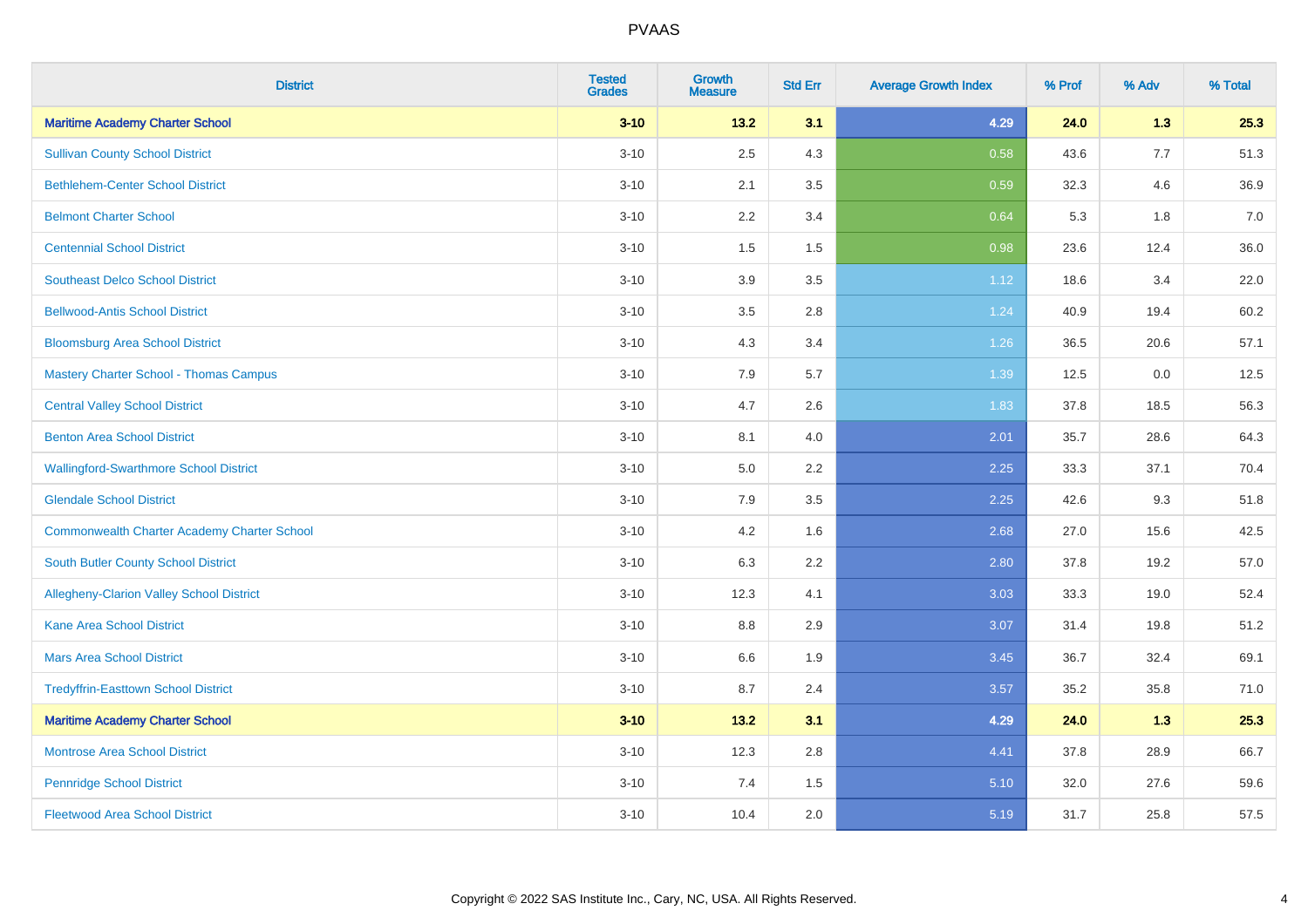| <b>District</b>                              | <b>Tested</b><br><b>Grades</b> | <b>Growth</b><br><b>Measure</b> | <b>Std Err</b> | <b>Average Growth Index</b> | % Prof | % Adv   | % Total |
|----------------------------------------------|--------------------------------|---------------------------------|----------------|-----------------------------|--------|---------|---------|
| <b>Maritime Academy Charter School</b>       | $3 - 10$                       | 13.2                            | 3.1            | 4.29                        | 24.0   | 1.3     | 25.3    |
| <b>Avon Grove School District</b>            | $3 - 10$                       | 7.6                             | 1.4            | 5.29                        | 33.7   | 33.2    | 67.0    |
| <b>Blue Mountain School District</b>         | $3 - 10$                       | 12.2                            | 2.1            | 5.81                        | 30.7   | 26.1    | 56.8    |
| <b>Collegium Charter School</b>              | $3 - 10$                       | 21.2                            | 2.6            | 8.18                        | 25.4   | 16.4    | 41.8    |
| <b>Derry Township School District</b>        | $3 - 10$                       | 20.1                            | 2.0            | 10.20                       | 32.8   | 46.9    | 79.7    |
| <b>Pittsburgh School District</b>            | $3 - 11$                       | $-13.0$                         | 1.1            | $-12.25$                    | 16.1   | 6.5     | 22.6    |
| <b>Butler Area School District</b>           | $3 - 11$                       | $-14.1$                         | 1.5            | $-9.60$                     | 26.4   | 11.1    | 37.5    |
| <b>North Hills School District</b>           | $3 - 11$                       | $-15.8$                         | 1.8            | $-8.84$                     | 26.4   | 19.8    | 46.2    |
| <b>Cheltenham School District</b>            | $3 - 11$                       | $-17.6$                         | 2.0            | $-8.74$                     | 24.4   | 8.3     | 32.6    |
| <b>Williamsport Area School District</b>     | $3 - 11$                       | $-11.7$                         | 1.4            | $-8.29$                     | 18.2   | 10.5    | 28.7    |
| <b>Greater Latrobe School District</b>       | $3 - 11$                       | $-14.1$                         | 2.0            | $-7.14$                     | 41.0   | 12.6    | 53.6    |
| <b>Kennett Consolidated School District</b>  | $3 - 11$                       | $-10.4$                         | 1.7            | $-6.27$                     | 28.7   | 14.0    | 42.7    |
| <b>Big Beaver Falls Area School District</b> | $3 - 11$                       | $-17.9$                         | 2.8            | $-6.27$                     | 9.4    | 2.8     | 12.2    |
| <b>Coatesville Area School District</b>      | $3 - 11$                       | $-9.5$                          | 1.6            | $-5.81$                     | 12.8   | 3.3     | 16.2    |
| <b>Central Cambria School District</b>       | $3 - 11$                       | $-12.7$                         | 2.3            | $-5.61$                     | 19.4   | 7.4     | 26.9    |
| Aliquippa School District                    | $3 - 11$                       | $-20.0$                         | 3.6            | $-5.54$                     | 1.7    | $0.0\,$ | 1.7     |
| <b>Frazier School District</b>               | $3 - 11$                       | $-18.9$                         | 3.4            | $-5.49$                     | 18.3   | 1.4     | 19.7    |
| <b>Washington School District</b>            | $3 - 11$                       | $-15.9$                         | 2.9            | $-5.44$                     | 12.9   | 1.7     | 14.7    |
| Philadelphia Academy Charter School          | $3 - 11$                       | $-14.7$                         | 2.7            | $-5.42$                     | 21.6   | 3.9     | 25.5    |
| <b>Bristol Township School District</b>      | $3 - 11$                       | $-7.4$                          | 1.4            | $-5.32$                     | 13.8   | 4.6     | 18.4    |
| <b>Wilkes-Barre Area School District</b>     | $3 - 11$                       | $-12.4$                         | 2.4            | $-5.18$                     | 14.2   | 3.7     | 17.9    |
| <b>East Lycoming School District</b>         | $3 - 11$                       | $-10.9$                         | 2.1            | $-5.08$                     | 22.5   | 8.2     | 30.8    |
| Meyersdale Area School District              | $3 - 11$                       | $-16.1$                         | 3.3            | $-4.94$                     | 20.3   | 5.8     | 26.1    |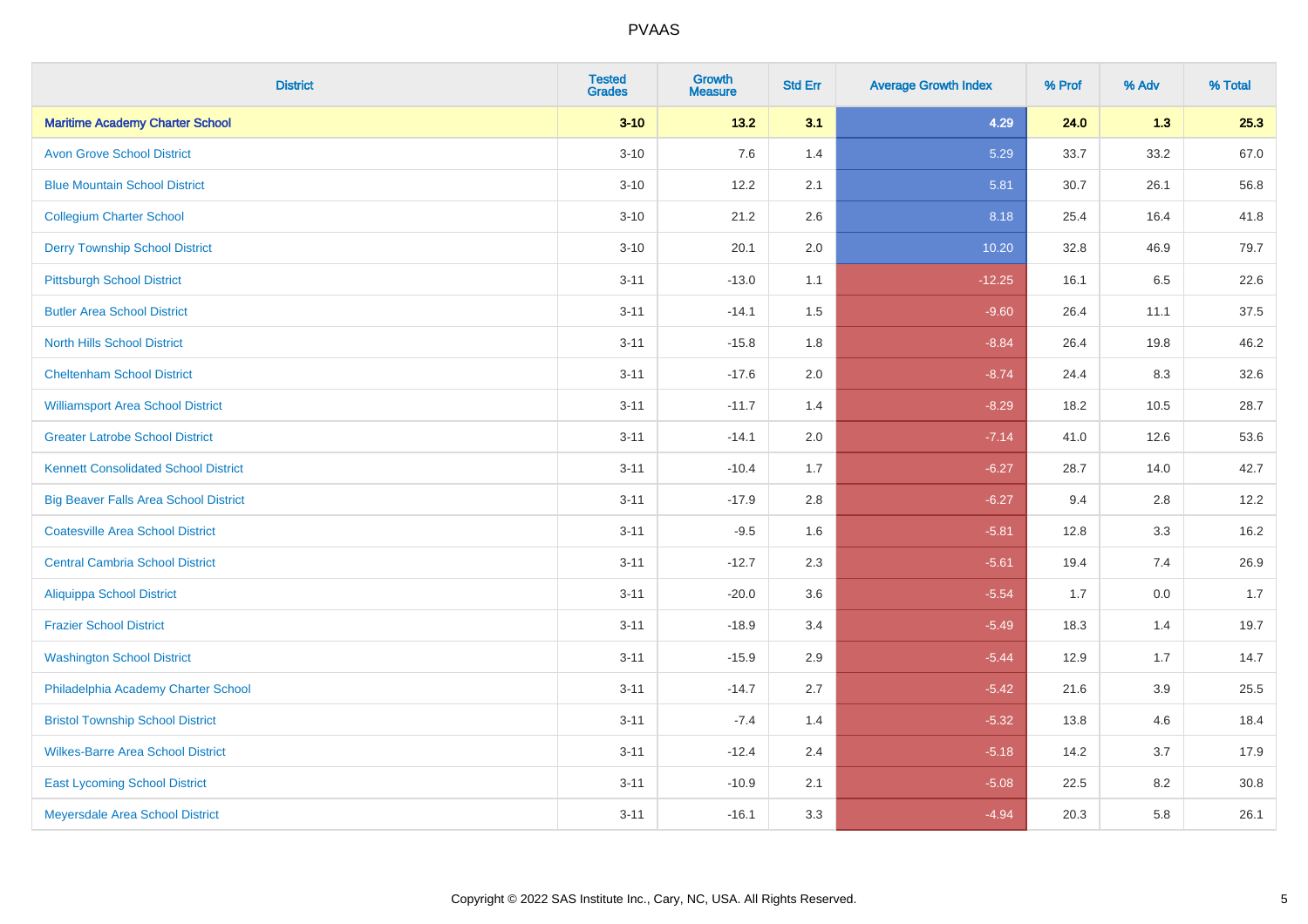| <b>District</b>                               | <b>Tested</b><br><b>Grades</b> | <b>Growth</b><br><b>Measure</b> | <b>Std Err</b> | <b>Average Growth Index</b> | % Prof | % Adv | % Total  |
|-----------------------------------------------|--------------------------------|---------------------------------|----------------|-----------------------------|--------|-------|----------|
| <b>Maritime Academy Charter School</b>        | $3 - 10$                       | 13.2                            | 3.1            | 4.29                        | 24.0   | 1.3   | 25.3     |
| <b>Trinity Area School District</b>           | $3 - 11$                       | $-8.7$                          | 1.8            | $-4.87$                     | 20.9   | 9.8   | $30.8\,$ |
| <b>Girard School District</b>                 | $3 - 11$                       | $-12.3$                         | 2.6            | $-4.76$                     | 29.7   | 18.9  | 48.6     |
| <b>Fannett-Metal School District</b>          | $3 - 11$                       | $-22.3$                         | 4.8            | $-4.65$                     | 16.4   | 6.6   | 23.0     |
| <b>Derry Area School District</b>             | $3 - 11$                       | $-11.8$                         | 2.6            | $-4.53$                     | 34.8   | 6.1   | 40.9     |
| <b>Northwestern School District</b>           | $3 - 11$                       | $-14.6$                         | 3.2            | $-4.51$                     | 32.5   | 13.7  | 46.2     |
| <b>Dunmore School District</b>                | $3 - 11$                       | $-12.2$                         | 2.7            | $-4.51$                     | 15.0   | 5.3   | 20.4     |
| <b>Hanover Public School District</b>         | $3 - 11$                       | $-12.4$                         | 2.7            | $-4.50$                     | 22.7   | 6.2   | 28.9     |
| Jim Thorpe Area School District               | $3 - 11$                       | $-10.9$                         | 2.4            | $-4.48$                     | 19.5   | 6.0   | 25.5     |
| <b>Greenville Area School District</b>        | $3 - 11$                       | $-13.2$                         | 3.0            | $-4.45$                     | 32.1   | 4.6   | 36.7     |
| <b>Chambersburg Area School District</b>      | $3 - 11$                       | $-5.6$                          | 1.3            | $-4.42$                     | 24.2   | 15.2  | 39.4     |
| <b>General Mclane School District</b>         | $3 - 11$                       | $-10.7$                         | 2.4            | $-4.40$                     | 34.0   | 15.6  | 49.6     |
| <b>Big Spring School District</b>             | $3 - 11$                       | $-9.8$                          | 2.3            | $-4.32$                     | 23.6   | 12.9  | 36.5     |
| <b>Central Dauphin School District</b>        | $3 - 11$                       | $-5.2$                          | 1.2            | $-4.24$                     | 29.3   | 8.7   | 38.0     |
| <b>Chartiers Valley School District</b>       | $3 - 11$                       | $-9.1$                          | 2.1            | $-4.23$                     | 20.7   | 17.4  | 38.0     |
| <b>Central Fulton School District</b>         | $3 - 11$                       | $-13.3$                         | 3.2            | $-4.20$                     | 18.1   | 9.7   | 27.8     |
| <b>Williamsburg Community School District</b> | $3 - 11$                       | $-16.9$                         | 4.1            | $-4.14$                     | 22.4   | 0.0   | 22.4     |
| <b>Moniteau School District</b>               | $3 - 11$                       | $-11.8$                         | 2.9            | $-4.07$                     | 22.6   | 5.0   | 27.6     |
| <b>Mcguffey School District</b>               | $3 - 11$                       | $-12.1$                         | 3.0            | $-4.06$                     | 12.8   | 5.9   | 18.6     |
| <b>Southmoreland School District</b>          | $3 - 11$                       | $-12.5$                         | 3.1            | $-4.04$                     | 33.3   | 15.5  | 48.8     |
| <b>Milton Area School District</b>            | $3 - 11$                       | $-10.1$                         | 2.5            | $-4.04$                     | 23.0   | 11.3  | 34.2     |
| <b>Deer Lakes School District</b>             | $3 - 11$                       | $-10.0$                         | 2.5            | $-4.02$                     | 27.7   | 9.9   | 37.6     |
| <b>Ellwood City Area School District</b>      | $3 - 11$                       | $-12.5$                         | 3.1            | $-4.00$                     | 26.7   | 8.7   | 35.4     |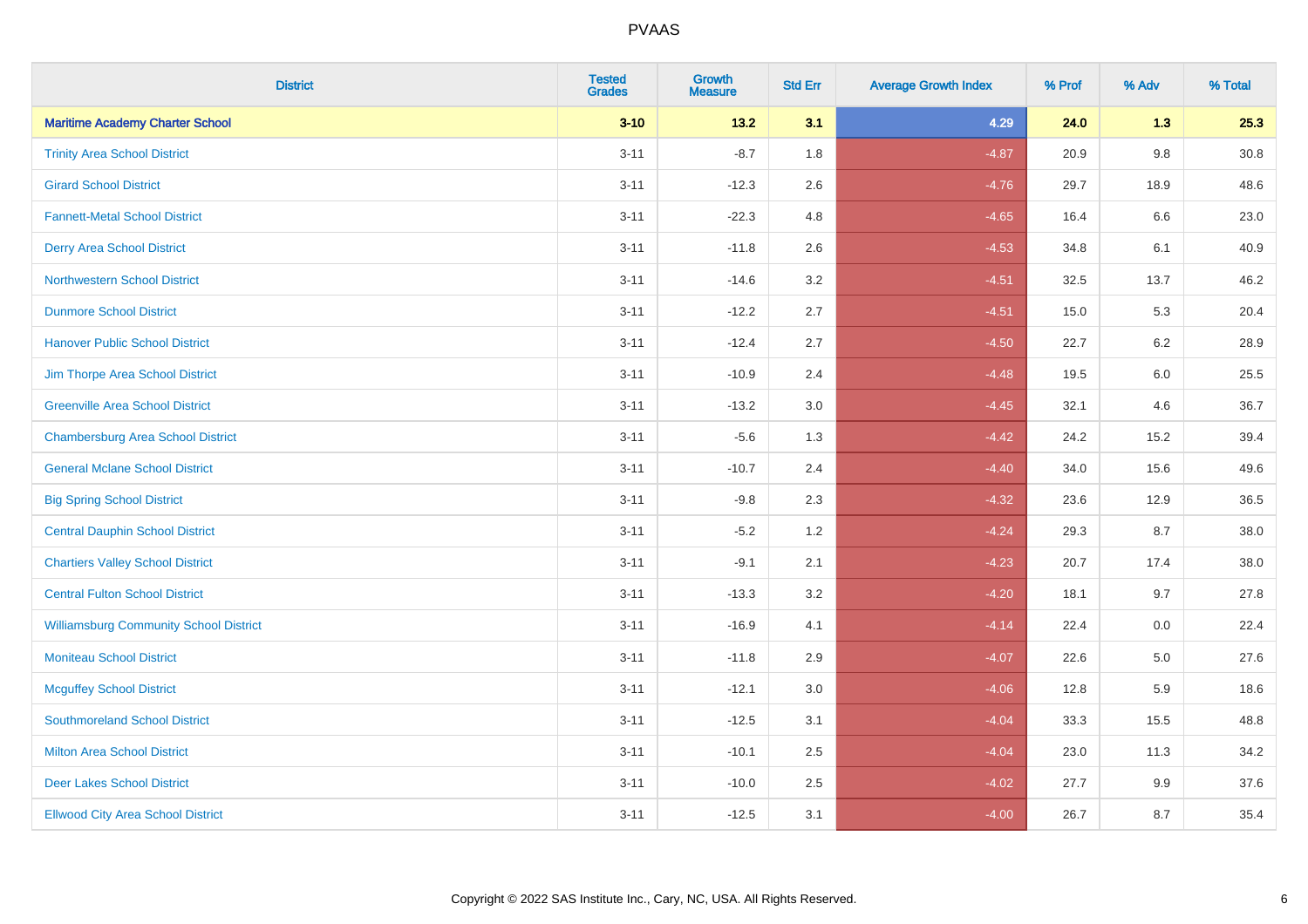| <b>District</b>                           | <b>Tested</b><br><b>Grades</b> | <b>Growth</b><br><b>Measure</b> | <b>Std Err</b> | <b>Average Growth Index</b> | % Prof | % Adv | % Total |
|-------------------------------------------|--------------------------------|---------------------------------|----------------|-----------------------------|--------|-------|---------|
| <b>Maritime Academy Charter School</b>    | $3 - 10$                       | $13.2$                          | 3.1            | 4.29                        | 24.0   | 1.3   | 25.3    |
| <b>Plum Borough School District</b>       | $3 - 11$                       | $-9.4$                          | 2.4            | $-3.98$                     | 32.9   | 27.4  | 60.4    |
| <b>Windber Area School District</b>       | $3 - 11$                       | $-11.9$                         | 3.0            | $-3.94$                     | 41.0   | 10.3  | 51.3    |
| <b>Bethlehem Area School District</b>     | $3 - 11$                       | $-4.5$                          | 1.1            | $-3.91$                     | 20.4   | 11.3  | 31.7    |
| <b>Tacony Academy Charter School</b>      | $3 - 11$                       | $-12.9$                         | 3.3            | $-3.90$                     | 8.6    | 1.4   | 10.0    |
| <b>Pittston Area School District</b>      | $3 - 11$                       | $-8.2$                          | 2.2            | $-3.75$                     | 26.7   | 14.8  | 41.5    |
| <b>Mohawk Area School District</b>        | $3 - 11$                       | $-10.5$                         | 2.8            | $-3.75$                     | 35.1   | 10.6  | 45.7    |
| <b>Shade-Central City School District</b> | $3 - 11$                       | $-14.6$                         | 4.0            | $-3.68$                     | 9.6    | 0.0   | 9.6     |
| Morrisville Borough School District       | $3 - 11$                       | $-13.1$                         | 3.7            | $-3.52$                     | 4.9    | 1.6   | 6.6     |
| Mechanicsburg Area School District        | $3 - 11$                       | $-5.7$                          | 1.6            | $-3.48$                     | 35.1   | 16.0  | 51.2    |
| <b>South Park School District</b>         | $3 - 11$                       | $-8.8$                          | 2.5            | $-3.46$                     | 28.1   | 17.0  | 45.2    |
| <b>Burgettstown Area School District</b>  | $3 - 11$                       | $-11.2$                         | 3.2            | $-3.46$                     | 16.0   | 2.7   | 18.7    |
| <b>Ligonier Valley School District</b>    | $3 - 11$                       | $-10.8$                         | 3.1            | $-3.43$                     | 34.1   | 5.8   | 39.9    |
| <b>Mount Carmel Area School District</b>  | $3 - 11$                       | $-7.9$                          | 2.3            | $-3.38$                     | 18.2   | 4.4   | 22.6    |
| East Stroudsburg Area School District     | $3 - 11$                       | $-4.9$                          | 1.4            | $-3.38$                     | 22.7   | 12.5  | 35.2    |
| <b>Riverview School District</b>          | $3 - 11$                       | $-13.0$                         | 4.0            | $-3.29$                     | 43.1   | 7.8   | 51.0    |
| <b>Canon-Mcmillan School District</b>     | $3 - 11$                       | $-5.0$                          | 1.5            | $-3.25$                     | 30.8   | 28.5  | 59.3    |
| <b>Somerset Area School District</b>      | $3 - 11$                       | $-7.6$                          | 2.4            | $-3.17$                     | 21.0   | 14.5  | 35.5    |
| <b>Parkland School District</b>           | $3 - 11$                       | $-3.7$                          | 1.2            | $-3.17$                     | 31.4   | 30.6  | 62.0    |
| <b>Keystone Oaks School District</b>      | $3 - 11$                       | $-7.2$                          | 2.3            | $-3.14$                     | 30.0   | 11.1  | 41.0    |
| <b>Hanover Area School District</b>       | $3 - 11$                       | $-14.7$                         | 4.7            | $-3.13$                     | 12.1   | 3.0   | 15.2    |
| <b>Greensburg Salem School District</b>   | $3 - 11$                       | $-6.9$                          | 2.2            | $-3.06$                     | 30.3   | 13.3  | 43.6    |
| Gettysburg Area School District           | $3 - 11$                       | $-6.0$                          | 2.0            | $-3.02$                     | 28.8   | 19.6  | 48.5    |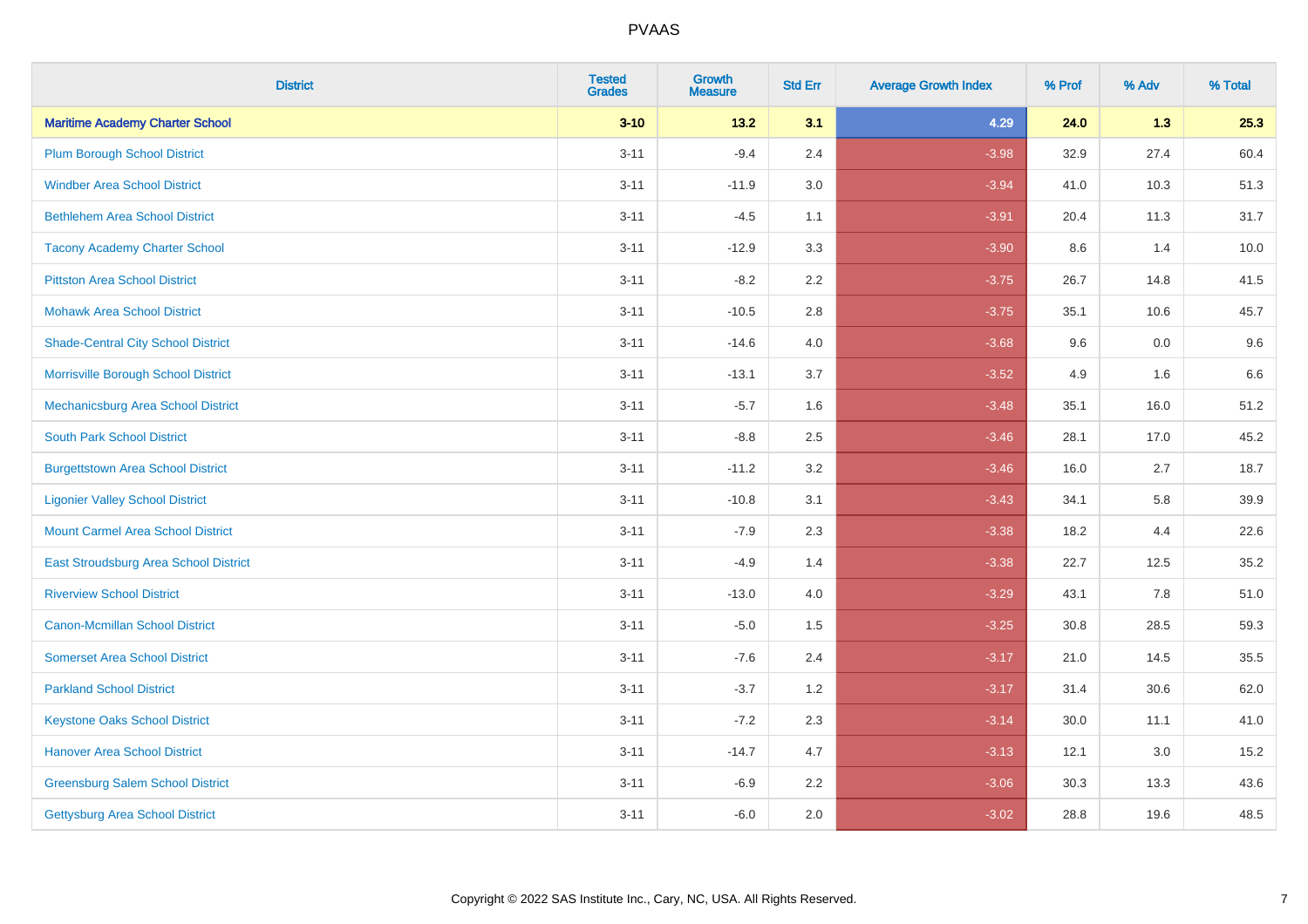| <b>District</b>                              | <b>Tested</b><br><b>Grades</b> | <b>Growth</b><br><b>Measure</b> | <b>Std Err</b> | <b>Average Growth Index</b> | % Prof | % Adv | % Total |
|----------------------------------------------|--------------------------------|---------------------------------|----------------|-----------------------------|--------|-------|---------|
| <b>Maritime Academy Charter School</b>       | $3 - 10$                       | 13.2                            | 3.1            | 4.29                        | 24.0   | 1.3   | 25.3    |
| <b>Corry Area School District</b>            | $3 - 11$                       | $-6.8$                          | 2.3            | $-3.01$                     | 24.0   | 8.8   | 32.8    |
| <b>Carlisle Area School District</b>         | $3 - 11$                       | $-5.2$                          | 1.7            | $-2.99$                     | 28.0   | 19.3  | 47.3    |
| <b>Montour School District</b>               | $3 - 11$                       | $-6.1$                          | 2.1            | $-2.95$                     | 31.8   | 23.6  | 55.3    |
| <b>Baldwin-Whitehall School District</b>     | $3 - 11$                       | $-5.5$                          | 1.9            | $-2.93$                     | 32.0   | 14.7  | 46.7    |
| Mifflinburg Area School District             | $3 - 11$                       | $-6.0$                          | 2.1            | $-2.87$                     | 32.7   | 13.3  | 46.0    |
| <b>Berwick Area School District</b>          | $3 - 11$                       | $-6.9$                          | 2.4            | $-2.84$                     | 22.3   | 11.5  | 33.8    |
| Southern Columbia Area School District       | $3 - 11$                       | $-8.5$                          | 3.0            | $-2.83$                     | 30.5   | 12.8  | 43.3    |
| <b>Sharon City School District</b>           | $3 - 11$                       | $-6.5$                          | 2.3            | $-2.79$                     | 13.1   | 5.0   | 18.1    |
| <b>Pottsgrove School District</b>            | $3 - 11$                       | $-5.5$                          | 2.0            | $-2.78$                     | 28.6   | 10.3  | 38.8    |
| <b>Karns City Area School District</b>       | $3 - 11$                       | $-7.2$                          | 2.6            | $-2.71$                     | 26.4   | 20.8  | 47.2    |
| <b>Eastern York School District</b>          | $3 - 11$                       | $-6.2$                          | 2.3            | $-2.70$                     | 27.8   | 18.5  | 46.4    |
| <b>Governor Mifflin School District</b>      | $3 - 11$                       | $-4.4$                          | 1.6            | $-2.69$                     | 30.3   | 7.7   | 38.0    |
| <b>Connellsville Area School District</b>    | $3 - 11$                       | $-5.3$                          | 2.0            | $-2.67$                     | 24.2   | 5.0   | 29.1    |
| <b>Blairsville-Saltsburg School District</b> | $3 - 11$                       | $-7.5$                          | 2.8            | $-2.67$                     | 20.1   | 8.2   | 28.3    |
| <b>Richland School District</b>              | $3 - 11$                       | $-6.9$                          | 2.6            | $-2.63$                     | 40.1   | 20.9  | 61.0    |
| <b>Bethel Park School District</b>           | $3 - 11$                       | $-4.4$                          | 1.7            | $-2.62$                     | 40.1   | 27.3  | 67.4    |
| <b>Forbes Road School District</b>           | $3 - 11$                       | $-11.5$                         | 4.7            | $-2.43$                     | 23.1   | 10.3  | 33.3    |
| <b>Redbank Valley School District</b>        | $3 - 11$                       | $-7.5$                          | 3.1            | $-2.41$                     | 12.4   | 10.6  | 23.1    |
| <b>Wyoming Valley West School District</b>   | $3 - 11$                       | $-5.5$                          | 2.3            | $-2.38$                     | 22.2   | 9.2   | 31.4    |
| <b>Mount Pleasant Area School District</b>   | $3 - 11$                       | $-5.4$                          | 2.3            | $-2.37$                     | 33.3   | 8.7   | 42.0    |
| <b>Octorara Area School District</b>         | $3 - 11$                       | $-7.5$                          | 3.2            | $-2.35$                     | 26.1   | 17.0  | 43.2    |
| <b>Riverside School District</b>             | $3 - 11$                       | $-6.2$                          | 2.7            | $-2.33$                     | 20.8   | 17.0  | 37.7    |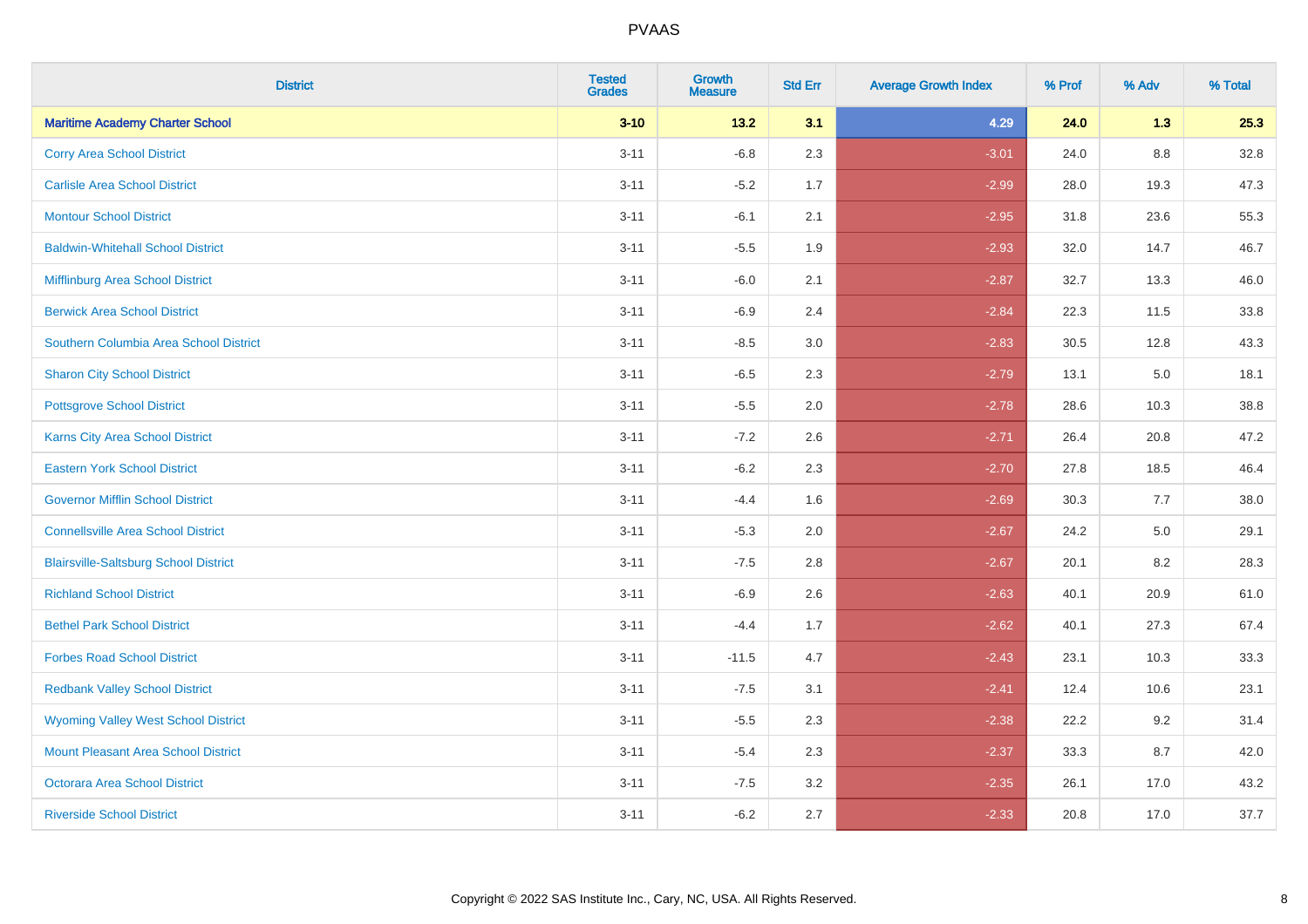| <b>District</b>                                | <b>Tested</b><br><b>Grades</b> | <b>Growth</b><br><b>Measure</b> | <b>Std Err</b> | <b>Average Growth Index</b> | % Prof | % Adv   | % Total |
|------------------------------------------------|--------------------------------|---------------------------------|----------------|-----------------------------|--------|---------|---------|
| <b>Maritime Academy Charter School</b>         | $3 - 10$                       | 13.2                            | 3.1            | 4.29                        | 24.0   | 1.3     | 25.3    |
| <b>Jamestown Area School District</b>          | $3 - 11$                       | $-9.5$                          | 4.1            | $-2.33$                     | 41.5   | 4.9     | 46.3    |
| <b>Commodore Perry School District</b>         | $3 - 11$                       | $-10.4$                         | 4.5            | $-2.30$                     | 29.4   | 5.9     | 35.3    |
| <b>Susquenita School District</b>              | $3 - 11$                       | $-5.9$                          | 2.6            | $-2.28$                     | 30.6   | 13.9    | 44.4    |
| <b>Owen J Roberts School District</b>          | $3 - 11$                       | $-3.5$                          | 1.5            | $-2.27$                     | 36.8   | 24.4    | 61.2    |
| <b>Elizabeth Forward School District</b>       | $3 - 11$                       | $-5.5$                          | 2.5            | $-2.25$                     | 32.2   | 12.8    | 45.0    |
| <b>Western Beaver County School District</b>   | $3 - 11$                       | $-9.3$                          | 4.2            | $-2.20$                     | 45.1   | 3.9     | 49.0    |
| North Schuylkill School District               | $3 - 11$                       | $-4.7$                          | 2.2            | $-2.16$                     | 20.2   | 11.7    | 31.9    |
| <b>Elk Lake School District</b>                | $3 - 11$                       | $-6.1$                          | 2.9            | $-2.12$                     | 26.3   | 11.6    | 37.9    |
| <b>East Allegheny School District</b>          | $3 - 11$                       | $-6.4$                          | 3.0            | $-2.11$                     | 21.0   | 7.4     | 28.4    |
| <b>West Greene School District</b>             | $3 - 11$                       | $-8.1$                          | 3.9            | $-2.08$                     | 31.0   | 11.9    | 42.9    |
| <b>Wellsboro Area School District</b>          | $3 - 11$                       | $-6.3$                          | 3.0            | $-2.08$                     | 24.4   | 13.4    | 37.8    |
| <b>Boyertown Area School District</b>          | $3 - 11$                       | $-2.9$                          | 1.4            | $-2.06$                     | 30.8   | 22.6    | 53.4    |
| <b>Freedom Area School District</b>            | $3 - 11$                       | $-6.3$                          | 3.1            | $-2.04$                     | 22.9   | 8.4     | 31.3    |
| <b>Riverside Beaver County School District</b> | $3 - 11$                       | $-5.5$                          | 2.7            | $-2.03$                     | 35.8   | 23.2    | 59.0    |
| <b>Kiski Area School District</b>              | $3 - 11$                       | $-4.0$                          | 2.0            | $-1.99$                     | 23.1   | 18.2    | 41.3    |
| <b>Titusville Area School District</b>         | $3 - 11$                       | $-5.0$                          | 2.5            | $-1.98$                     | 26.5   | $6.8\,$ | 33.3    |
| Lehigh Valley Academy Regional Charter School  | $3 - 11$                       | $-5.9$                          | 3.0            | $-1.98$                     | 20.0   | 7.7     | 27.7    |
| <b>North East School District</b>              | $3 - 11$                       | $-5.3$                          | 2.7            | $-1.97$                     | 31.7   | 24.8    | 56.4    |
| Schuylkill Haven Area School District          | $3 - 11$                       | $-5.3$                          | 2.7            | $-1.96$                     | 22.2   | 11.6    | 33.8    |
| Southern Lehigh School District                | $3 - 11$                       | $-4.1$                          | 2.1            | $-1.94$                     | 39.3   | 28.0    | 67.2    |
| Millersburg Area School District               | $3 - 11$                       | $-6.6$                          | 3.4            | $-1.92$                     | 24.1   | 10.3    | 34.5    |
| Jenkintown School District                     | $3 - 11$                       | $-7.9$                          | 4.1            | $-1.92$                     | 34.1   | 27.3    | 61.4    |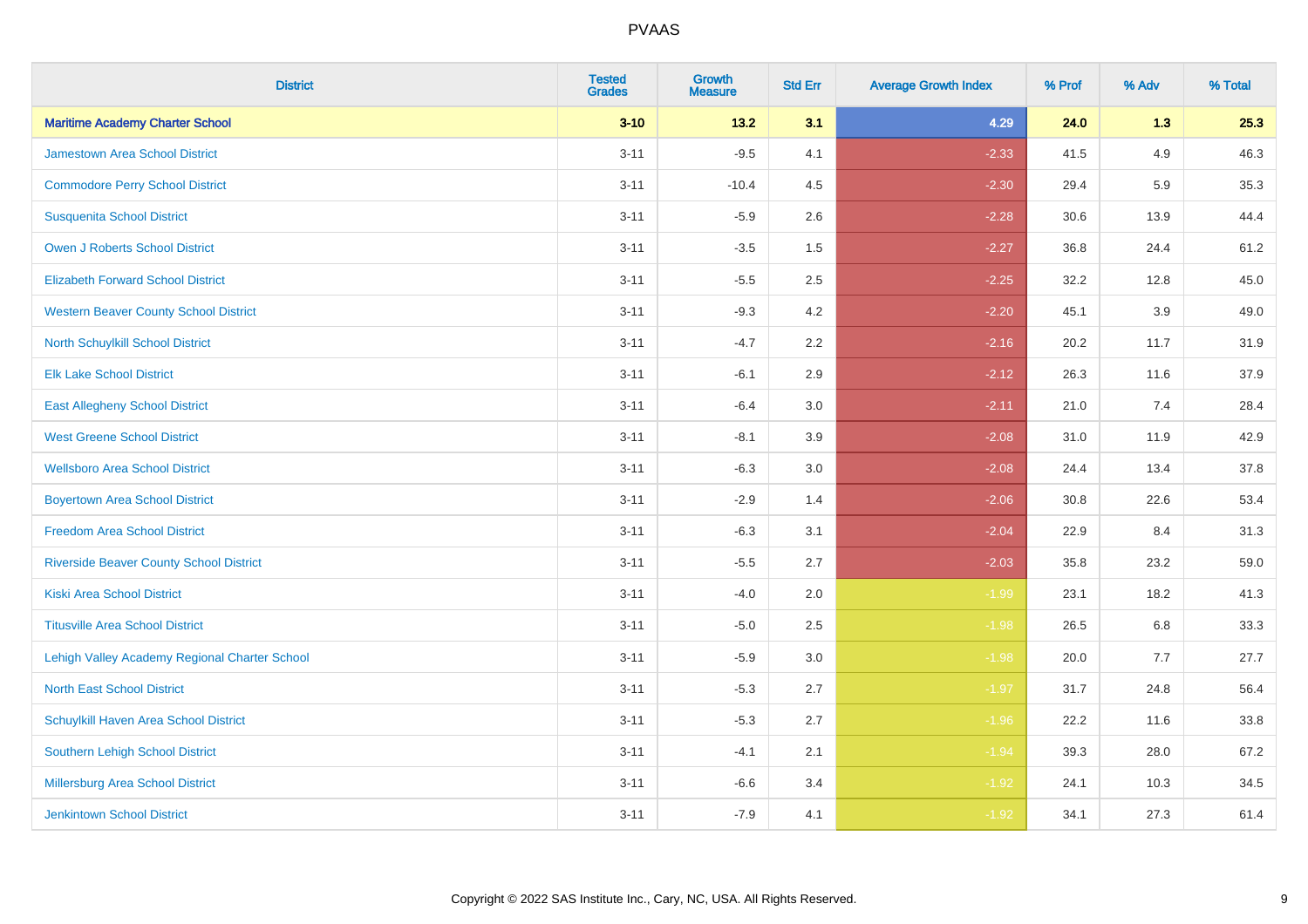| <b>District</b>                            | <b>Tested</b><br><b>Grades</b> | <b>Growth</b><br><b>Measure</b> | <b>Std Err</b> | <b>Average Growth Index</b> | % Prof | % Adv | % Total |
|--------------------------------------------|--------------------------------|---------------------------------|----------------|-----------------------------|--------|-------|---------|
| <b>Maritime Academy Charter School</b>     | $3 - 10$                       | 13.2                            | 3.1            | 4.29                        | 24.0   | 1.3   | 25.3    |
| <b>Penn Cambria School District</b>        | $3 - 11$                       | $-4.5$                          | 2.4            | $-1.86$                     | 27.3   | 15.8  | 43.2    |
| <b>Montgomery Area School District</b>     | $3 - 11$                       | $-5.8$                          | 3.2            | $-1.83$                     | 25.0   | 11.5  | 36.5    |
| <b>West Chester Area School District</b>   | $3 - 11$                       | $-2.1$                          | 1.2            | $-1.83$                     | 36.4   | 23.2  | 59.6    |
| <b>Pleasant Valley School District</b>     | $3 - 11$                       | $-3.3$                          | 1.8            | $-1.80$                     | 28.5   | 10.4  | 39.0    |
| New Kensington-Arnold School District      | $3 - 11$                       | $-5.8$                          | 3.2            | $-1.80$                     | 10.8   | 1.2   | 12.0    |
| Renaissance Academy Charter School         | $3 - 11$                       | $-5.6$                          | 3.1            | $-1.79$                     | 28.4   | 18.5  | 46.9    |
| <b>Oxford Area School District</b>         | $3 - 11$                       | $-3.1$                          | 1.8            | $-1.77$                     | 27.5   | 14.5  | 42.0    |
| Southern Huntingdon County School District | $3 - 11$                       | $-5.9$                          | 3.4            | $-1.76$                     | 32.8   | 4.9   | 37.7    |
| <b>Union Area School District</b>          | $3 - 11$                       | $-6.5$                          | 3.8            | $-1.70$                     | 30.6   | 12.2  | 42.9    |
| Hatboro-Horsham School District            | $3 - 11$                       | $-2.7$                          | 1.6            | $-1.65$                     | 27.9   | 17.9  | 45.8    |
| <b>Steelton-Highspire School District</b>  | $3 - 11$                       | $-5.3$                          | 3.2            | $-1.65$                     | 13.9   | 0.0   | 13.9    |
| <b>Hollidaysburg Area School District</b>  | $3 - 11$                       | $-2.7$                          | 1.6            | $-1.64$                     | 32.6   | 15.2  | 47.8    |
| <b>Laurel Highlands School District</b>    | $3 - 11$                       | $-3.8$                          | 2.3            | $-1.63$                     | 20.9   | 14.6  | 35.4    |
| Insight PA Cyber Charter School            | $3 - 11$                       | $-9.4$                          | 5.8            | $-1.62$                     | 25.6   | 4.6   | 30.2    |
| <b>Slippery Rock Area School District</b>  | $3 - 11$                       | $-3.8$                          | 2.5            | $-1.56$                     | 30.8   | 21.9  | 52.7    |
| <b>Charleroi School District</b>           | $3 - 11$                       | $-4.3$                          | 2.7            | $-1.55$                     | 22.2   | 15.9  | 38.1    |
| <b>Ridgway Area School District</b>        | $3 - 11$                       | $-6.1$                          | 4.0            | $-1.53$                     | 42.2   | 15.6  | 57.8    |
| <b>Nazareth Area School District</b>       | $3 - 11$                       | $-2.5$                          | 1.7            | $-1.53$                     | 29.2   | 24.6  | 53.8    |
| <b>Crestwood School District</b>           | $3 - 11$                       | $-3.4$                          | 2.2            | $-1.52$                     | 33.1   | 21.7  | 54.9    |
| <b>Towanda Area School District</b>        | $3 - 11$                       | $-4.0$                          | 2.6            | $-1.52$                     | 24.8   | 9.9   | 34.8    |
| <b>Greater Johnstown School District</b>   | $3 - 11$                       | $-3.5$                          | 2.4            | $-1.45$                     | 10.3   | 1.3   | 11.5    |
| Salisbury-Elk Lick School District         | $3 - 11$                       | $-8.4$                          | 5.8            | $-1.45$                     | 33.3   | 5.6   | 38.9    |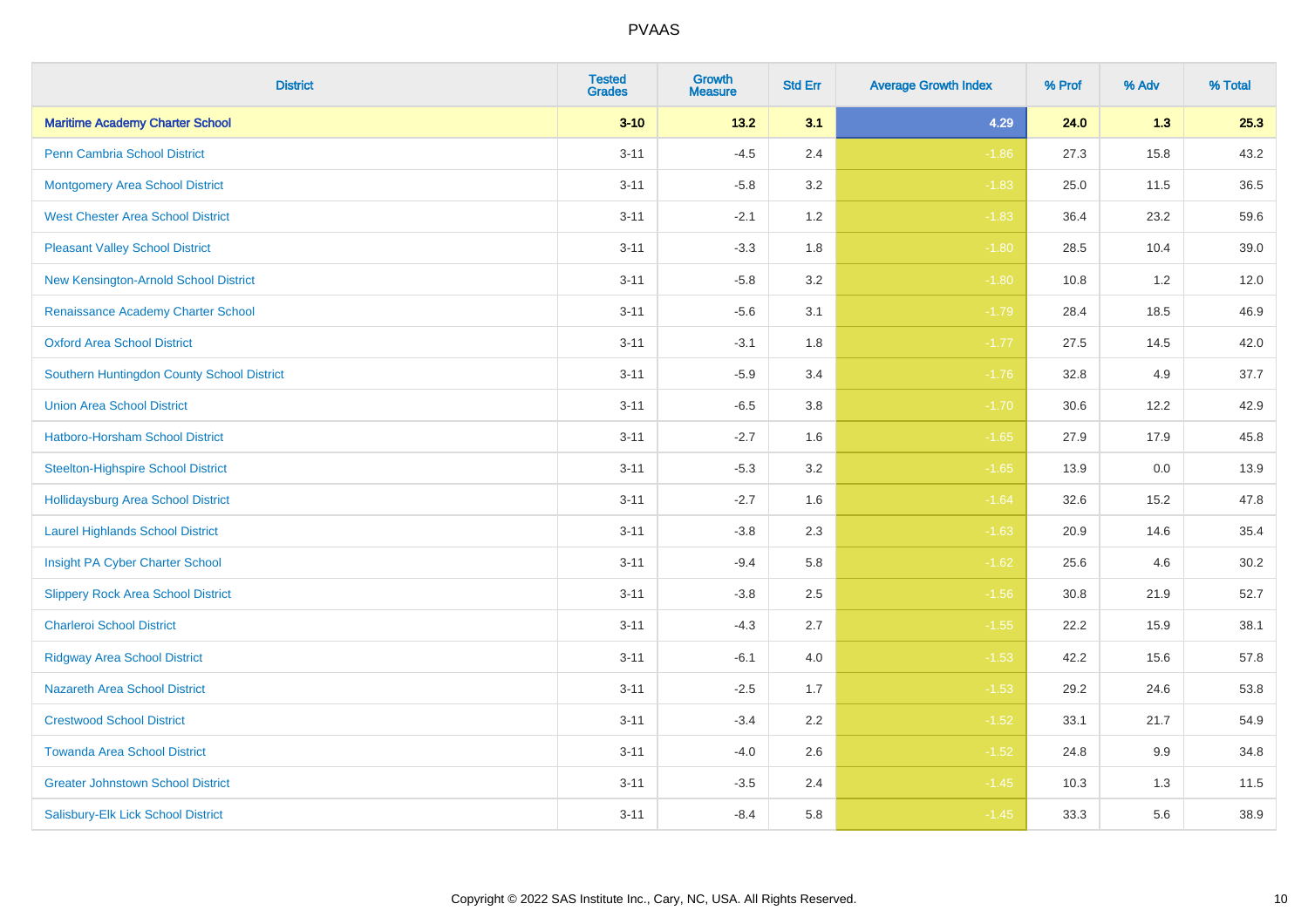| <b>District</b>                              | <b>Tested</b><br><b>Grades</b> | <b>Growth</b><br><b>Measure</b> | <b>Std Err</b> | <b>Average Growth Index</b> | % Prof | % Adv   | % Total |
|----------------------------------------------|--------------------------------|---------------------------------|----------------|-----------------------------|--------|---------|---------|
| <b>Maritime Academy Charter School</b>       | $3 - 10$                       | 13.2                            | 3.1            | 4.29                        | 24.0   | 1.3     | 25.3    |
| <b>Rochester Area School District</b>        | $3 - 11$                       | $-5.7$                          | 3.9            | $-1.45$                     | 14.9   | 2.1     | 17.0    |
| <b>Middletown Area School District</b>       | $3 - 11$                       | $-3.4$                          | 2.4            | $-1.44$                     | 34.3   | 15.2    | 49.4    |
| <b>Weatherly Area School District</b>        | $3 - 11$                       | $-5.8$                          | 4.0            | $-1.44$                     | 32.1   | 8.9     | 41.1    |
| <b>Franklin Area School District</b>         | $3 - 11$                       | $-3.7$                          | 2.6            | $-1.43$                     | 30.5   | 5.9     | 36.4    |
| <b>Chester-Upland School District</b>        | $3 - 11$                       | $-3.6$                          | 2.6            | $-1.38$                     | 1.6    | 0.0     | 1.6     |
| <b>Dubois Area School District</b>           | $3 - 11$                       | $-2.8$                          | 2.0            | $-1.37$                     | 35.5   | 19.0    | 54.6    |
| <b>Southern Fulton School District</b>       | $3 - 11$                       | $-5.1$                          | 4.0            | $-1.29$                     | 21.7   | 13.0    | 34.8    |
| <b>Shenandoah Valley School District</b>     | $3 - 11$                       | $-4.5$                          | 3.5            | $-1.29$                     | 14.3   | 0.0     | 14.3    |
| <b>Springfield Township School District</b>  | $3 - 11$                       | $-3.9$                          | 3.1            | $-1.27$                     | 37.2   | 30.8    | 68.1    |
| <b>Propel Charter School-Homestead</b>       | $3 - 11$                       | $-5.0$                          | 3.9            | $-1.27$                     | 7.3    | 0.0     | 7.3     |
| <b>Cornell School District</b>               | $3 - 11$                       | $-5.5$                          | 4.6            | $-1.20$                     | 11.3   | 3.2     | 14.5    |
| <b>Susquehanna Community School District</b> | $3 - 11$                       | $-4.5$                          | $3.8\,$        | $-1.19$                     | 31.9   | $8.8\,$ | 40.7    |
| <b>Shaler Area School District</b>           | $3 - 11$                       | $-2.1$                          | 1.8            | $-1.18$                     | 32.0   | 13.0    | 45.0    |
| Northwestern Lehigh School District          | $3 - 11$                       | $-2.4$                          | 2.1            | $-1.14$                     | 41.7   | 17.9    | 59.5    |
| <b>Shamokin Area School District</b>         | $3 - 11$                       | $-2.6$                          | 2.5            | $-1.06$                     | 19.6   | $9.8\,$ | 29.3    |
| <b>Sugar Valley Rural Charter School</b>     | $3 - 11$                       | $-3.6$                          | 3.7            | $-0.98$                     | 10.3   | 0.0     | 10.3    |
| <b>Uniontown Area School District</b>        | $3 - 11$                       | $-2.8$                          | 3.1            | $-0.91$                     | 31.7   | 7.3     | 39.0    |
| <b>Minersville Area School District</b>      | $3 - 11$                       | $-2.9$                          | 3.4            | $-0.86$                     | 27.4   | 9.7     | 37.1    |
| <b>Northgate School District</b>             | $3 - 11$                       | $-3.0$                          | 3.4            | $-0.85$                     | 35.6   | 6.8     | 42.4    |
| Albert Gallatin Area School District         | $3 - 11$                       | $-1.7$                          | 2.3            | $-0.72$                     | 31.9   | 20.7    | 52.7    |
| <b>Norwin School District</b>                | $3 - 11$                       | $-1.1$                          | 1.6            | $-0.70$                     | 37.7   | 27.6    | 65.2    |
| Northern Bedford County School District      | $3 - 11$                       | $-2.3$                          | 3.3            | $-0.69$                     | 26.2   | 16.9    | 43.1    |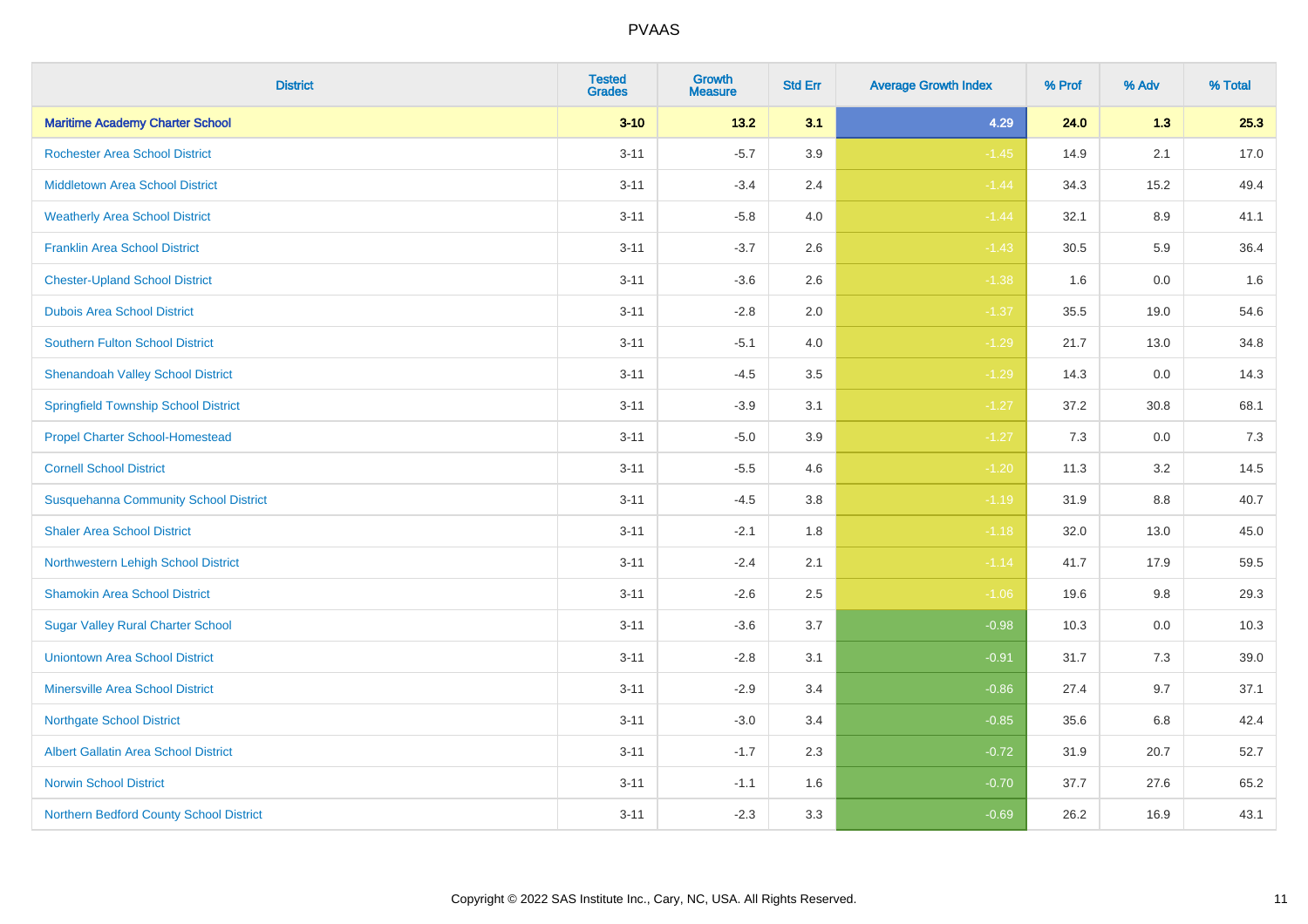| <b>District</b>                             | <b>Tested</b><br><b>Grades</b> | <b>Growth</b><br><b>Measure</b> | <b>Std Err</b> | <b>Average Growth Index</b> | % Prof | % Adv | % Total |
|---------------------------------------------|--------------------------------|---------------------------------|----------------|-----------------------------|--------|-------|---------|
| <b>Maritime Academy Charter School</b>      | $3 - 10$                       | 13.2                            | 3.1            | 4.29                        | 24.0   | 1.3   | 25.3    |
| <b>New Brighton Area School District</b>    | $3 - 11$                       | $-2.1$                          | 3.2            | $-0.65$                     | 31.5   | 11.1  | 42.6    |
| Propel Charter School - Braddock Hills      | $3 - 11$                       | $-2.1$                          | 3.3            | $-0.63$                     | 4.8    | 3.2   | 8.1     |
| <b>Lebanon School District</b>              | $3 - 11$                       | $-1.2$                          | 1.9            | $-0.63$                     | 15.2   | 6.4   | 21.6    |
| <b>Carlynton School District</b>            | $3 - 11$                       | $-2.0$                          | 3.2            | $-0.62$                     | 27.9   | 5.2   | 33.1    |
| <b>Exeter Township School District</b>      | $3 - 11$                       | $-1.0$                          | 1.7            | $-0.58$                     | 27.2   | 15.6  | 42.8    |
| South Eastern School District               | $3 - 11$                       | $-1.0$                          | 1.8            | $-0.55$                     | 36.4   | 17.1  | 53.5    |
| <b>Highlands School District</b>            | $3 - 11$                       | $-1.3$                          | 2.3            | $-0.55$                     | 32.6   | 10.5  | 43.0    |
| <b>Lakeview School District</b>             | $3 - 11$                       | $-1.9$                          | 3.5            | $-0.53$                     | 41.5   | 12.3  | 53.8    |
| <b>York Academy Regional Charter School</b> | $3 - 11$                       | $-2.3$                          | 4.4            | $-0.52$                     | 23.5   | 2.0   | 25.5    |
| <b>Allegheny Valley School District</b>     | $3 - 11$                       | $-1.9$                          | 3.9            | $-0.48$                     | 31.8   | 11.4  | 43.2    |
| <b>Schuylkill Valley School District</b>    | $3 - 11$                       | $-1.0$                          | 2.2            | $-0.47$                     | 29.8   | 20.2  | 50.0    |
| <b>Chichester School District</b>           | $3 - 11$                       | $-1.8$                          | 4.2            | $-0.44$                     | 40.0   | 14.0  | 54.0    |
| <b>Farrell Area School District</b>         | $3 - 11$                       | $-1.9$                          | 4.2            | $-0.44$                     | 9.3    | 11.6  | 20.9    |
| <b>Burrell School District</b>              | $3 - 11$                       | $-1.5$                          | 3.3            | $-0.44$                     | 27.8   | 17.7  | 45.6    |
| <b>Forest Area School District</b>          | $3 - 11$                       | $-1.8$                          | 4.7            | $-0.37$                     | 18.9   | 15.1  | 34.0    |
| <b>Westmont Hilltop School District</b>     | $3 - 11$                       | $-1.0$                          | 2.8            | $-0.36$                     | 33.3   | 14.7  | 48.0    |
| <b>Pine Grove Area School District</b>      | $3 - 11$                       | $-1.1$                          | 3.0            | $-0.36$                     | 29.5   | 14.3  | 43.8    |
| <b>Everett Area School District</b>         | $3 - 11$                       | $-1.1$                          | 3.1            | $-0.34$                     | 34.2   | 13.2  | 47.4    |
| <b>Palmerton Area School District</b>       | $3 - 11$                       | $-0.9$                          | 2.7            | $-0.34$                     | 34.3   | 14.3  | 48.6    |
| <b>Clairton City School District</b>        | $3 - 11$                       | $-1.6$                          | 5.0            | $-0.32$                     | 3.8    | 0.5   | 4.4     |
| South Allegheny School District             | $3 - 11$                       | $-0.9$                          | 3.1            | $-0.30$                     | 23.8   | 2.5   | 26.2    |
| Northern Lebanon School District            | $3 - 11$                       | $-0.7$                          | 2.3            | $-0.29$                     | 18.8   | 6.8   | 25.6    |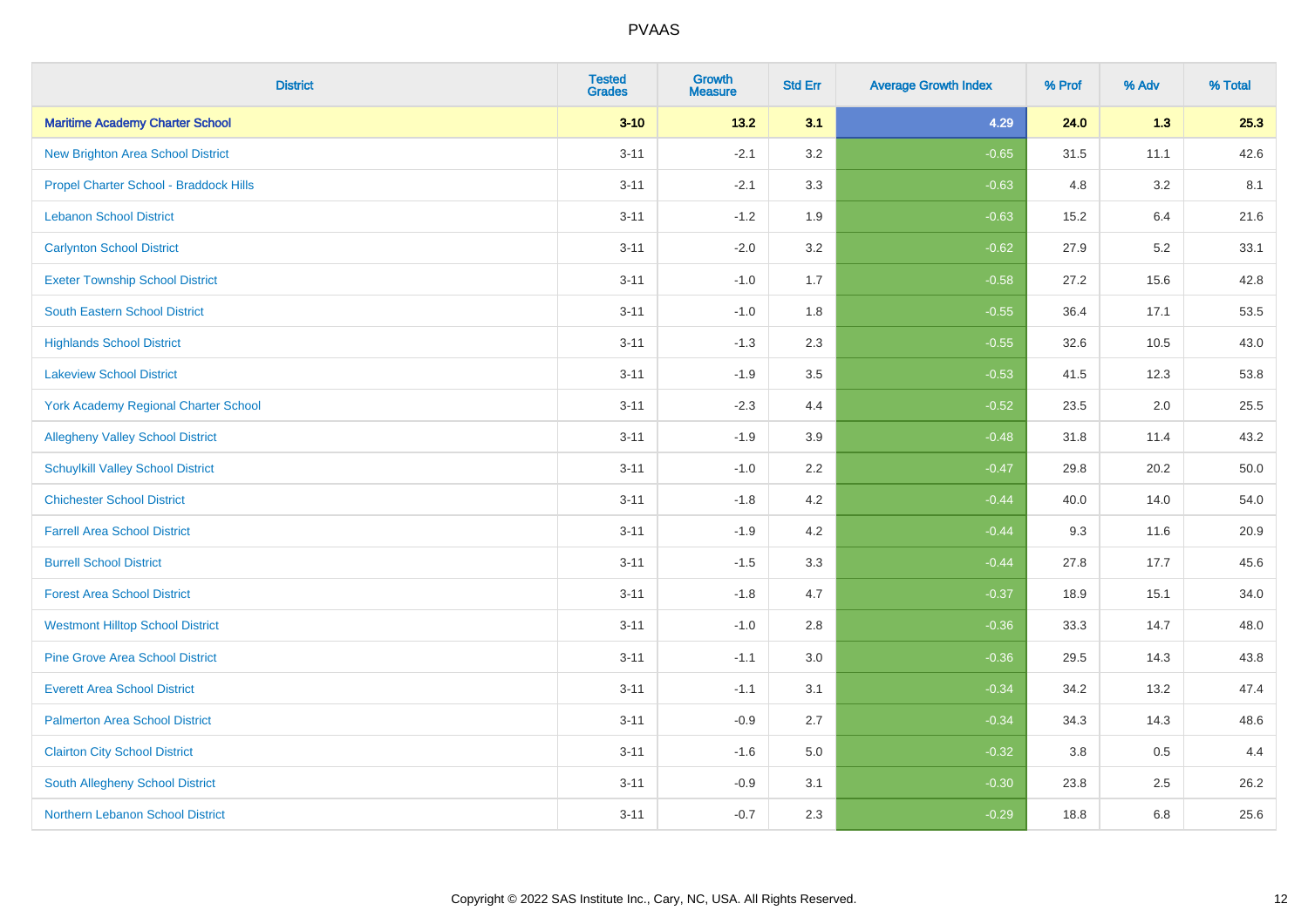| <b>District</b>                                  | <b>Tested</b><br><b>Grades</b> | <b>Growth</b><br><b>Measure</b> | <b>Std Err</b> | <b>Average Growth Index</b> | % Prof | % Adv | % Total  |
|--------------------------------------------------|--------------------------------|---------------------------------|----------------|-----------------------------|--------|-------|----------|
| <b>Maritime Academy Charter School</b>           | $3 - 10$                       | $13.2$                          | 3.1            | 4.29                        | 24.0   | 1.3   | 25.3     |
| <b>Blacklick Valley School District</b>          | $3 - 11$                       | $-0.9$                          | 3.9            | $-0.23$                     | 7.7    | 7.7   | 15.4     |
| <b>Claysburg-Kimmel School District</b>          | $3 - 11$                       | $-1.2$                          | 5.2            | $-0.22$                     | 5.0    | 0.0   | $5.0\,$  |
| Jeannette City School District                   | $3 - 11$                       | $-0.7$                          | 3.4            | $-0.20$                     | 26.8   | 4.1   | 30.9     |
| South Side Area School District                  | $3 - 11$                       | $-0.6$                          | 3.1            | $-0.19$                     | 24.0   | 28.0  | 52.0     |
| <b>Central Greene School District</b>            | $3 - 11$                       | $-0.4$                          | 2.5            | $-0.15$                     | 27.8   | 14.8  | 42.6     |
| <b>Greencastle-Antrim School District</b>        | $3 - 11$                       | $-0.3$                          | 2.0            | $-0.14$                     | 30.9   | 22.2  | 53.1     |
| <b>Otto-Eldred School District</b>               | $3 - 11$                       | $-0.5$                          | 3.5            | $-0.13$                     | 35.8   | 10.5  | 46.3     |
| <b>Fairfield Area School District</b>            | $3 - 11$                       | $-0.5$                          | 3.6            | $-0.13$                     | 43.9   | 6.1   | 50.0     |
| <b>Wilson Area School District</b>               | $3 - 11$                       | $-0.3$                          | 2.4            | $-0.12$                     | 35.4   | 14.6  | $50.0\,$ |
| <b>Harrisburg City School District</b>           | $3 - 11$                       | $-0.2$                          | 2.0            | $-0.11$                     | 6.0    | 2.0   | 8.0      |
| <b>Brockway Area School District</b>             | $3 - 11$                       | $-0.4$                          | 3.5            | $-0.11$                     | 41.2   | 13.8  | 55.0     |
| Northern Cambria School District                 | $3 - 11$                       | $-0.3$                          | 3.4            | $-0.09$                     | 26.5   | 1.2   | 27.7     |
| <b>Warren County School District</b>             | $3 - 11$                       | $-0.1$                          | 1.6            | $-0.06$                     | 26.7   | 9.7   | 36.4     |
| Southern Tioga School District                   | $3 - 11$                       | $-0.1$                          | 2.8            | $-0.03$                     | 26.3   | 10.3  | 36.6     |
| <b>Penn Hills School District</b>                | $3 - 11$                       | 0.0                             | 2.4            | 0.02                        | 18.4   | 7.1   | 25.6     |
| Community Academy Of Philadelphia Charter School | $3 - 11$                       | 0.1                             | 2.6            | 0.06                        | 9.7    | 2.6   | 12.4     |
| <b>Tidioute Community Charter School</b>         | $3 - 11$                       | 0.8                             | 4.4            | 0.19                        | 18.1   | 6.9   | 25.0     |
| Hamburg Area School District                     | $3 - 11$                       | 0.6                             | 2.4            | 0.25                        | 28.0   | 15.5  | 43.6     |
| <b>Shippensburg Area School District</b>         | $3 - 11$                       | 0.5                             | 1.8            | 0.26                        | 23.5   | 22.8  | 46.3     |
| <b>Jersey Shore Area School District</b>         | $3 - 11$                       | 0.7                             | 2.5            | 0.27                        | 39.3   | 13.6  | 52.9     |
| <b>New Foundations Charter School</b>            | $3 - 11$                       | 0.6                             | 2.2            | 0.29                        | 22.4   | 4.0   | 26.4     |
| <b>Hopewell Area School District</b>             | $3 - 11$                       | 0.8                             | 2.6            | 0.31                        | 34.5   | 12.4  | 46.9     |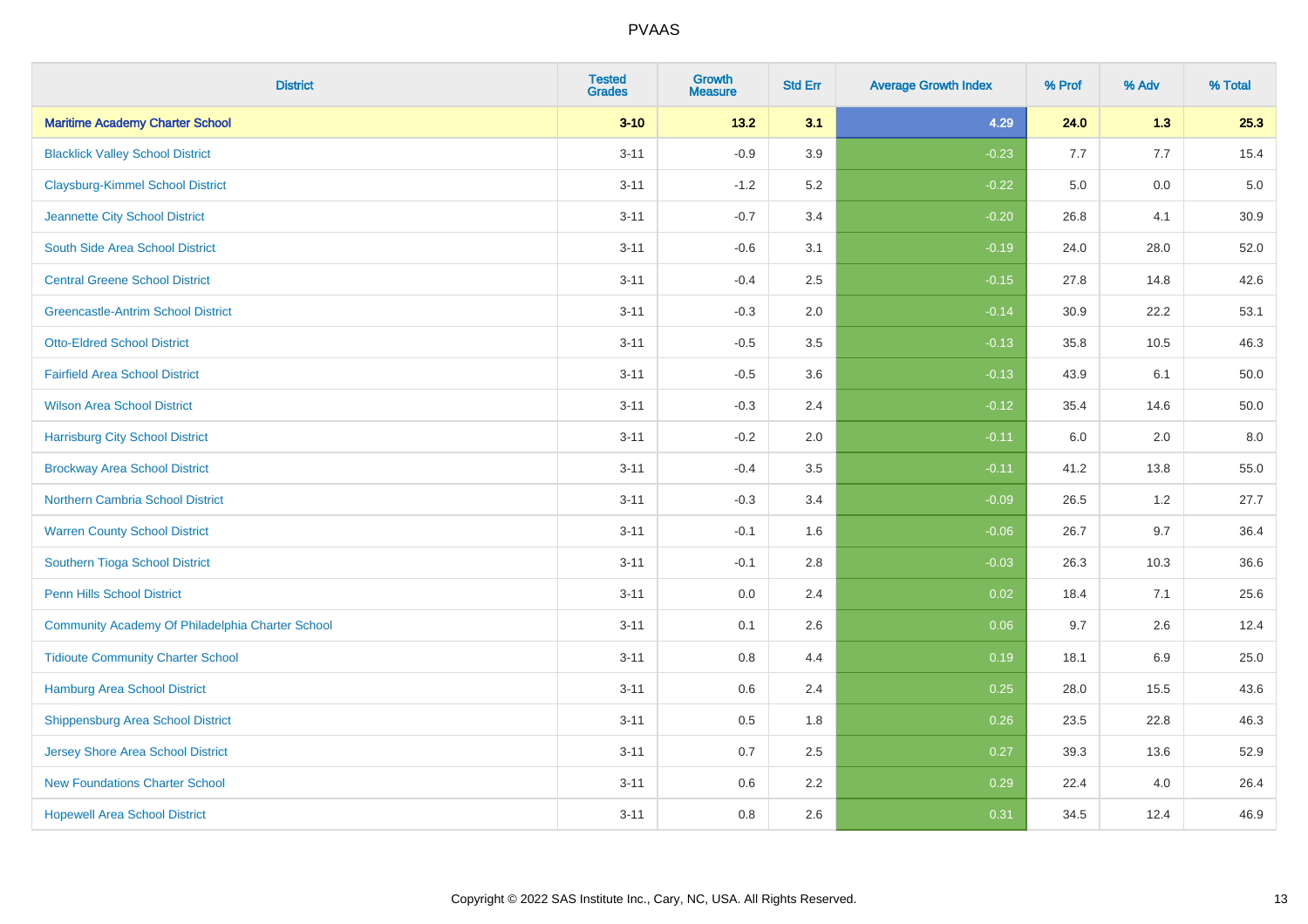| <b>District</b>                                | <b>Tested</b><br><b>Grades</b> | Growth<br><b>Measure</b> | <b>Std Err</b> | <b>Average Growth Index</b> | % Prof | % Adv | % Total |
|------------------------------------------------|--------------------------------|--------------------------|----------------|-----------------------------|--------|-------|---------|
| <b>Maritime Academy Charter School</b>         | $3 - 10$                       | 13.2                     | 3.1            | 4.29                        | 24.0   | 1.3   | 25.3    |
| <b>North Star School District</b>              | $3 - 11$                       | 1.1                      | 3.3            | 0.34                        | 26.2   | 20.0  | 46.2    |
| <b>Wattsburg Area School District</b>          | $3 - 11$                       | 1.0                      | 2.7            | 0.36                        | 20.4   | 12.4  | 32.7    |
| <b>Upper Adams School District</b>             | $3 - 11$                       | 0.9                      | 2.5            | 0.37                        | 33.0   | 17.0  | 50.0    |
| Pennsylvania Cyber Charter School              | $3 - 11$                       | 0.6                      | 1.5            | 0.37                        | 20.8   | 8.1   | 28.9    |
| <b>Reach Cyber Charter School</b>              | $3 - 11$                       | 1.4                      | 3.6            | 0.40                        | 32.9   | 15.2  | 48.1    |
| <b>Austin Area School District</b>             | $3 - 11$                       | 2.6                      | 6.0            | 0.43                        | 25.0   | 18.8  | 43.8    |
| <b>Brentwood Borough School District</b>       | $3 - 11$                       | 1.3                      | 3.0            | 0.44                        | 20.2   | 16.0  | 36.2    |
| <b>Juniata Valley School District</b>          | $3 - 11$                       | 1.6                      | 3.2            | 0.51                        | 23.1   | 9.4   | 32.5    |
| Shenango Area School District                  | $3 - 11$                       | 1.7                      | 3.2            | 0.52                        | 41.4   | 13.8  | 55.3    |
| <b>Seneca Valley School District</b>           | $3 - 11$                       | $0.8\,$                  | 1.4            | 0.54                        | 40.6   | 25.2  | 65.8    |
| <b>Oley Valley School District</b>             | $3 - 11$                       | 1.4                      | 2.4            | 0.56                        | 37.4   | 23.9  | 61.4    |
| <b>Upper Moreland Township School District</b> | $3 - 11$                       | 1.1                      | 2.0            | 0.56                        | 24.8   | 26.6  | 51.3    |
| <b>Bensalem Township School District</b>       | $3 - 11$                       | 1.0                      | 1.6            | 0.63                        | 24.3   | 10.7  | 34.9    |
| <b>Springfield School District</b>             | $3 - 11$                       | 1.2                      | 1.7            | 0.69                        | 31.8   | 25.2  | 56.9    |
| <b>Williams Valley School District</b>         | $3 - 11$                       | 2.6                      | 3.7            | 0.69                        | 17.0   | 5.1   | 22.0    |
| <b>Mercer Area School District</b>             | $3 - 11$                       | 2.2                      | 3.1            | 0.70                        | 24.4   | 11.8  | 36.2    |
| <b>Forest Hills School District</b>            | $3 - 11$                       | 1.8                      | 2.5            | 0.71                        | 28.8   | 10.3  | 39.1    |
| <b>Tunkhannock Area School District</b>        | $3 - 11$                       | 1.4                      | 2.0            | 0.71                        | 29.8   | 18.1  | 47.9    |
| <b>School Lane Charter School</b>              | $3 - 11$                       | 2.6                      | 3.6            | 0.72                        | 23.1   | 18.7  | 41.8    |
| <b>Lewisburg Area School District</b>          | $3 - 11$                       | 1.7                      | 2.4            | 0.72                        | 35.9   | 35.9  | 71.8    |
| <b>Penn-Delco School District</b>              | $3 - 11$                       | 1.3                      | 1.8            | 0.75                        | 26.5   | 12.6  | 39.1    |
| <b>Moon Area School District</b>               | $3 - 11$                       | 1.5                      | 1.8            | 0.86                        | 34.5   | 25.5  | 60.0    |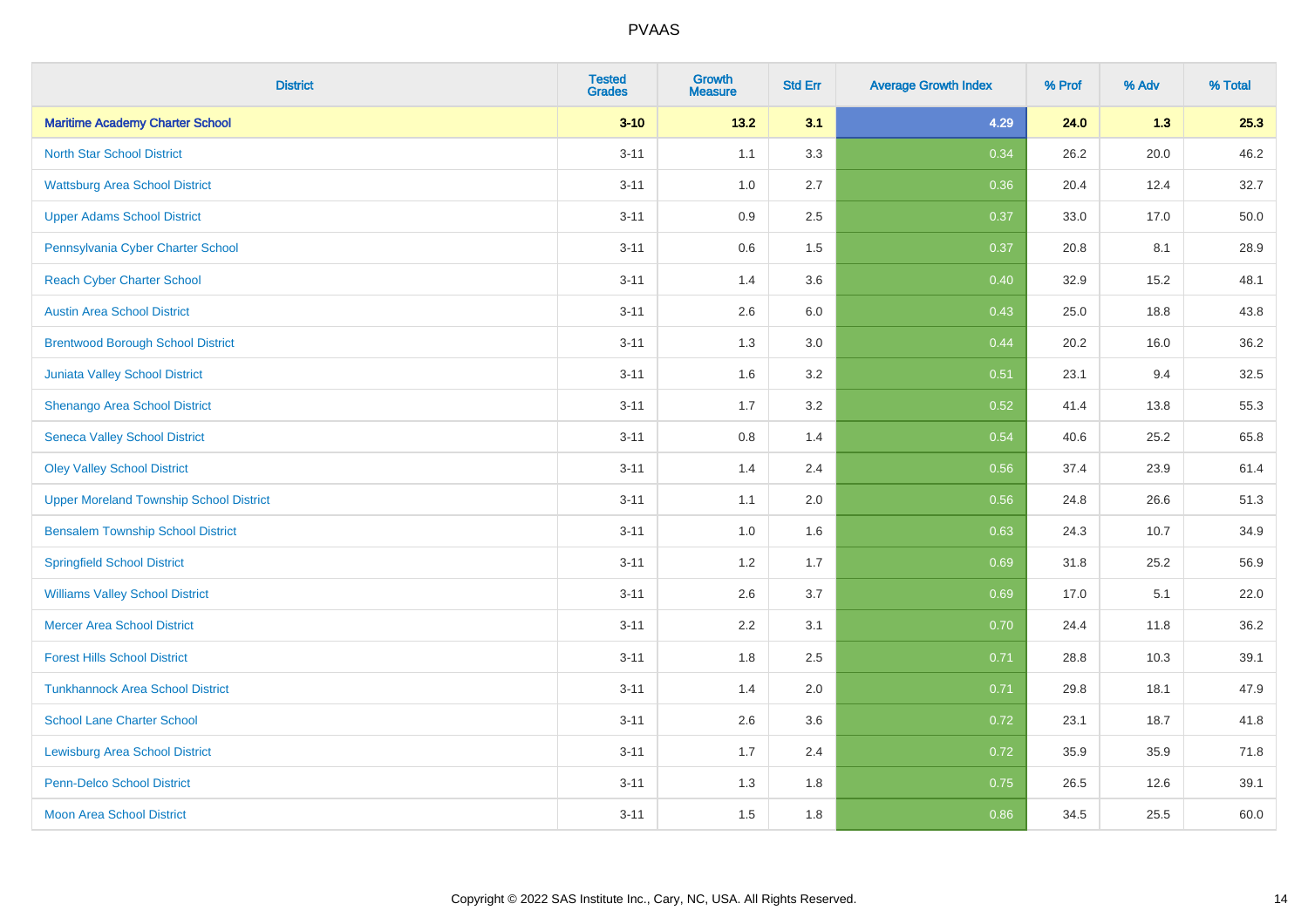| <b>District</b>                           | <b>Tested</b><br><b>Grades</b> | <b>Growth</b><br><b>Measure</b> | <b>Std Err</b> | <b>Average Growth Index</b> | % Prof | % Adv | % Total |
|-------------------------------------------|--------------------------------|---------------------------------|----------------|-----------------------------|--------|-------|---------|
| <b>Maritime Academy Charter School</b>    | $3 - 10$                       | $13.2$                          | 3.1            | 4.29                        | 24.0   | 1.3   | 25.3    |
| <b>Blackhawk School District</b>          | $3 - 11$                       | 2.0                             | 2.3            | 0.87                        | 34.6   | 20.7  | 55.3    |
| Aspira Bilingual Cyber Charter School     | $3 - 11$                       | 5.1                             | 5.8            | 0.87                        | 4.8    | 0.0   | 4.8     |
| Hope For Hyndman Charter School           | $3 - 11$                       | 5.1                             | 5.8            | 0.88                        | 14.3   | 7.1   | 21.4    |
| <b>Clarion Area School District</b>       | $3 - 11$                       | 3.2                             | 3.7            | 0.88                        | 31.7   | 13.3  | 45.0    |
| West Jefferson Hills School District      | $3 - 11$                       | 1.9                             | 1.9            | 0.99                        | 34.8   | 27.3  | 62.1    |
| <b>Galeton Area School District</b>       | $3 - 11$                       | 5.4                             | 5.4            | 1.01                        | 33.3   | 22.2  | 55.6    |
| <b>Sharpsville Area School District</b>   | $3 - 11$                       | 3.8                             | 3.7            | 1.04                        | 41.1   | 23.2  | 64.3    |
| <b>Bermudian Springs School District</b>  | $3 - 11$                       | 2.5                             | 2.4            | 1.05                        | 31.8   | 23.5  | 55.3    |
| <b>Haverford Township School District</b> | $3 - 11$                       | 1.4                             | 1.4            | 1.05                        | 36.7   | 26.3  | 63.0    |
| <b>Athens Area School District</b>        | $3 - 11$                       | 2.6                             | 2.3            | 1.11                        | 34.9   | 12.3  | 47.3    |
| <b>Esperanza Cyber Charter School</b>     | $3 - 11$                       | 7.1                             | 6.1            | $1.15$                      | 8.8    | 2.9   | 11.8    |
| <b>Solanco School District</b>            | $3 - 11$                       | 2.2                             | 1.8            | 1.18                        | 27.2   | 15.0  | 42.3    |
| Johnsonburg Area School District          | $3 - 11$                       | $5.0\,$                         | 3.9            | 1.27                        | 35.5   | 11.8  | 47.4    |
| Pennsylvania Virtual Charter School       | $3 - 11$                       | 4.4                             | 3.4            | 1.31                        | 29.8   | 21.2  | 51.0    |
| <b>Ringgold School District</b>           | $3 - 11$                       | 2.9                             | 2.2            | 1.32                        | 23.8   | 13.3  | 37.1    |
| <b>Keystone School District</b>           | $3 - 11$                       | 7.8                             | 5.7            | 1.37                        | 35.0   | 45.0  | 80.0    |
| Philipsburg-Osceola Area School District  | $3 - 11$                       | 4.1                             | 3.0            | 1.37                        | 22.5   | 16.2  | 38.8    |
| <b>Western Wayne School District</b>      | $3 - 11$                       | 3.6                             | 2.6            | 1.39                        | 30.8   | 16.2  | 47.0    |
| <b>Midd-West School District</b>          | $3 - 11$                       | 3.6                             | 2.6            | 1.42                        | 28.6   | 25.0  | 53.6    |
| <b>Conestoga Valley School District</b>   | $3 - 11$                       | 2.4                             | 1.7            | 1.43                        | 35.0   | 23.5  | 58.5    |
| <b>Gateway School District</b>            | $3 - 11$                       | 3.1                             | 2.0            | 1.55                        | 35.7   | 18.5  | 54.2    |
| <b>Fort Leboeuf School District</b>       | $3 - 11$                       | 3.5                             | 2.2            | 1.58                        | 32.0   | 16.8  | 48.8    |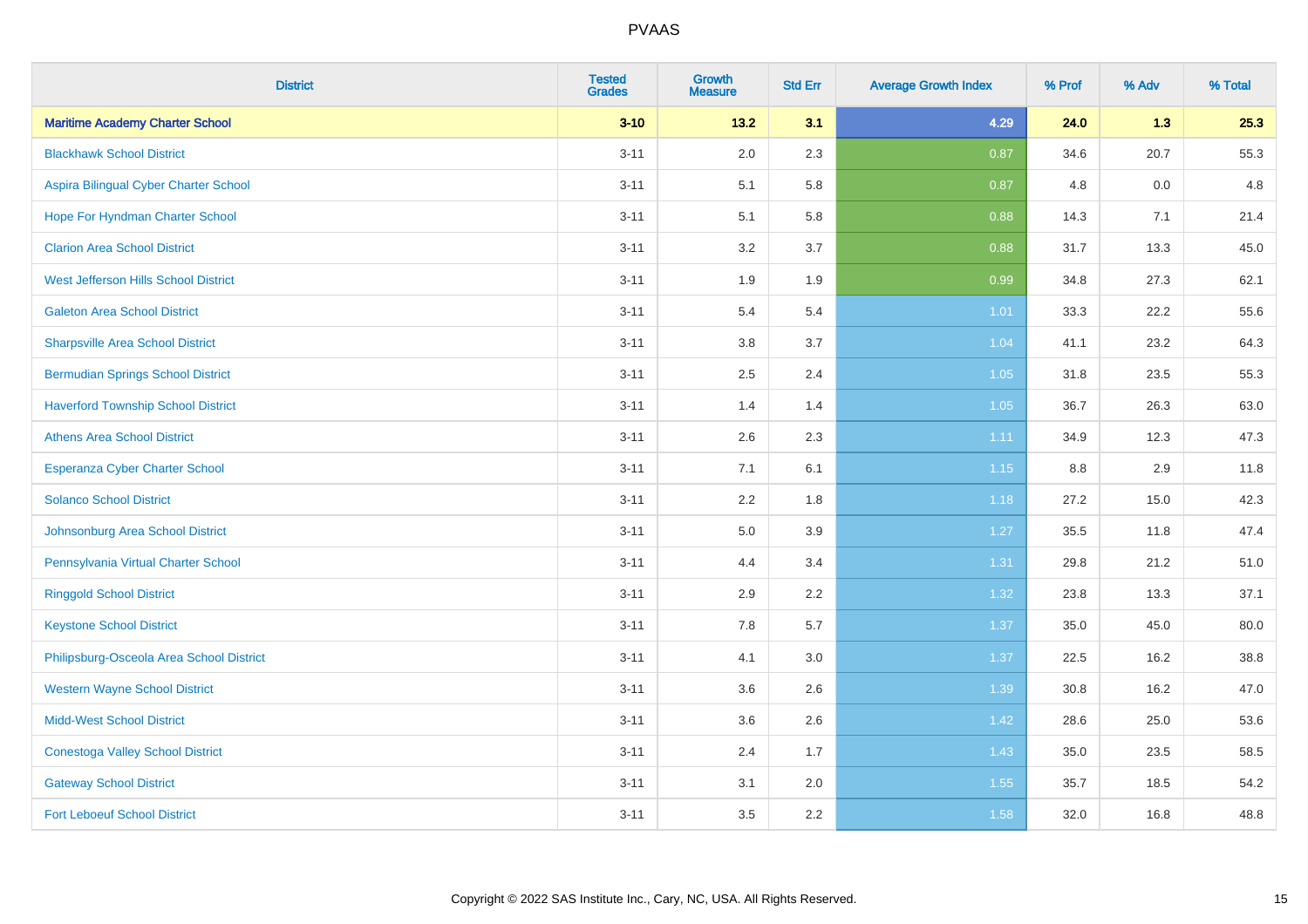| <b>District</b>                                | <b>Tested</b><br><b>Grades</b> | <b>Growth</b><br><b>Measure</b> | <b>Std Err</b> | <b>Average Growth Index</b> | % Prof | % Adv | % Total |
|------------------------------------------------|--------------------------------|---------------------------------|----------------|-----------------------------|--------|-------|---------|
| <b>Maritime Academy Charter School</b>         | $3 - 10$                       | 13.2                            | 3.1            | 4.29                        | 24.0   | 1.3   | 25.3    |
| <b>Salisbury Township School District</b>      | $3 - 11$                       | 5.8                             | 3.6            | 1.62                        | 24.4   | 12.6  | 37.0    |
| <b>Halifax Area School District</b>            | $3 - 11$                       | 5.8                             | 3.5            | 1.64                        | 32.1   | 18.9  | 50.9    |
| <b>Penn-Trafford School District</b>           | $3 - 11$                       | 2.9                             | 1.8            | 1.68                        | 46.3   | 26.2  | 72.5    |
| <b>Port Allegany School District</b>           | $3 - 11$                       | 6.5                             | 3.7            | 1.74                        | 26.4   | 11.3  | 37.7    |
| <b>Mt Lebanon School District</b>              | $3 - 11$                       | 2.4                             | 1.3            | 1.79                        | 39.3   | 37.4  | 76.8    |
| Leechburg Area School District                 | $3 - 11$                       | 7.0                             | 3.9            | 1.79                        | 37.7   | 4.9   | 42.6    |
| <b>Sayre Area School District</b>              | $3 - 11$                       | 5.8                             | 3.2            | 1.81                        | 30.3   | 21.0  | 51.3    |
| Perkiomen Valley School District               | $3 - 11$                       | 2.7                             | 1.5            | 1.83                        | 35.0   | 25.3  | 60.3    |
| <b>United School District</b>                  | $3 - 11$                       | 6.3                             | 3.3            | 1.89                        | 38.8   | 16.3  | 55.0    |
| Eastern Lebanon County School District         | $3 - 11$                       | 4.0                             | 2.1            | 1.89                        | 23.5   | 11.5  | 35.0    |
| <b>Spring Grove Area School District</b>       | $3 - 11$                       | 3.9                             | 2.0            | 1.90                        | 30.0   | 23.0  | 53.0    |
| South Middleton School District                | $3 - 11$                       | 4.4                             | 2.2            | 1.95                        | 31.1   | 16.4  | 47.5    |
| <b>Keystone Central School District</b>        | $3 - 11$                       | 3.6                             | 1.8            | 2.04                        | 27.1   | 14.6  | 41.8    |
| Northampton Area School District               | $3 - 11$                       | 3.2                             | 1.5            | 2.05                        | 29.8   | 17.9  | 47.7    |
| Northeastern York School District              | $3 - 11$                       | $3.8\,$                         | 1.8            | 2.11                        | 32.7   | 21.0  | 53.7    |
| <b>Muncy School District</b>                   | $3 - 11$                       | 6.9                             | 3.3            | 2.12                        | 37.6   | 18.8  | 56.4    |
| <b>Brookville Area School District</b>         | $3 - 11$                       | 6.8                             | 3.1            | 2.19                        | 46.1   | 14.6  | 60.7    |
| <b>Mastery Charter School - Hardy Williams</b> | $3 - 11$                       | $6.6\,$                         | 3.0            | 2.21                        | 24.7   | 1.2   | 25.9    |
| <b>Blue Ridge School District</b>              | $3 - 11$                       | 8.3                             | 3.7            | 2.24                        | 29.6   | 9.3   | 38.9    |
| East Pennsboro Area School District            | $3 - 11$                       | 4.8                             | 2.1            | 2.26                        | 36.8   | 16.9  | 53.7    |
| <b>Brandywine Heights Area School District</b> | $3 - 11$                       | 5.8                             | 2.6            | 2.27                        | 27.7   | 28.6  | 56.2    |
| Huntingdon Area School District                | $3 - 11$                       | 5.8                             | 2.6            | 2.28                        | 27.8   | 17.4  | 45.2    |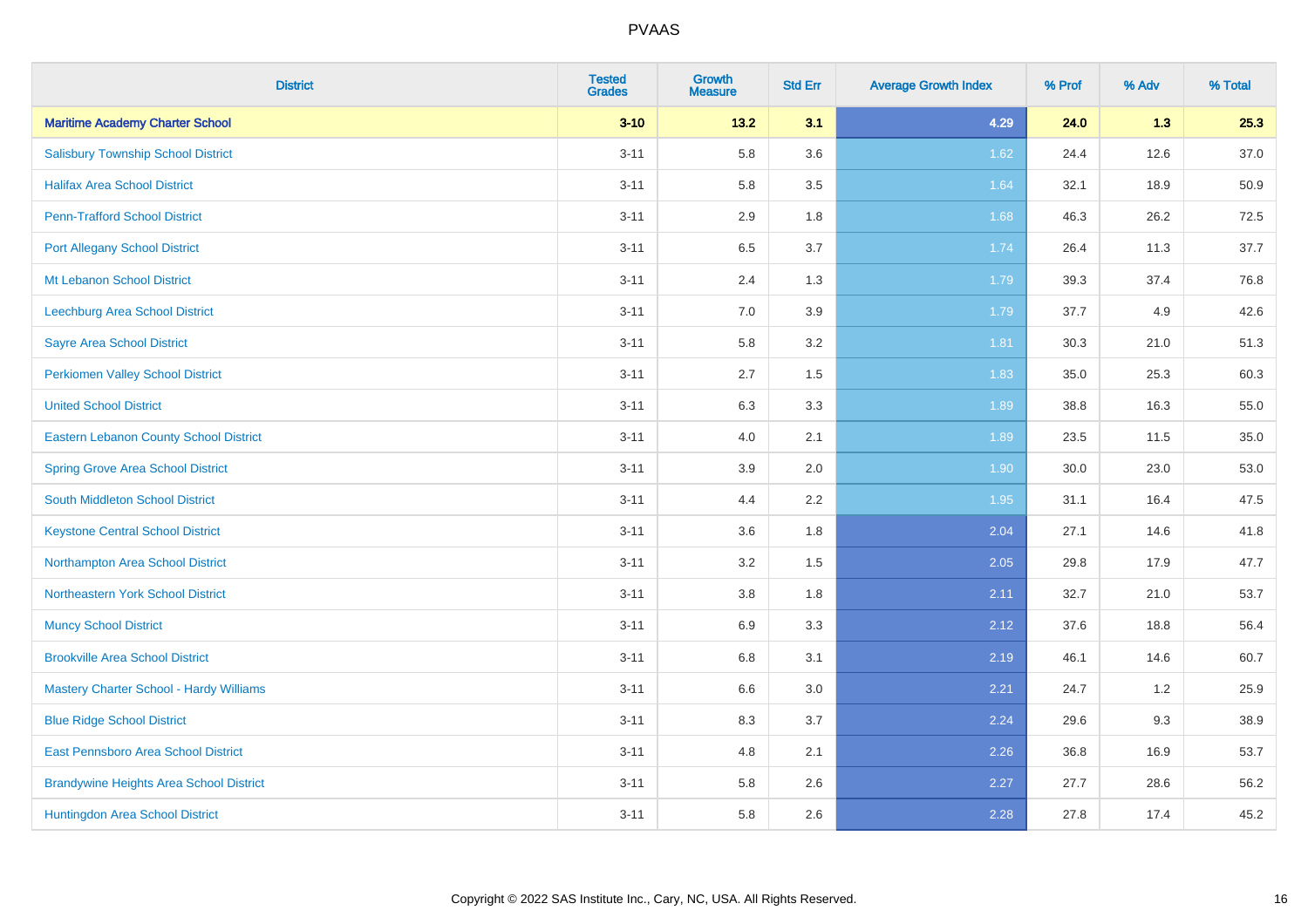| <b>District</b>                           | <b>Tested</b><br><b>Grades</b> | <b>Growth</b><br><b>Measure</b> | <b>Std Err</b> | <b>Average Growth Index</b> | % Prof | % Adv | % Total |
|-------------------------------------------|--------------------------------|---------------------------------|----------------|-----------------------------|--------|-------|---------|
| <b>Maritime Academy Charter School</b>    | $3 - 10$                       | 13.2                            | 3.1            | 4.29                        | 24.0   | 1.3   | 25.3    |
| <b>Red Lion Area School District</b>      | $3 - 11$                       | 4.5                             | 1.9            | 2.31                        | 32.3   | 21.5  | 53.8    |
| <b>Bentworth School District</b>          | $3 - 11$                       | 7.0                             | 3.0            | 2.36                        | 26.6   | 17.0  | 43.6    |
| <b>Homer-Center School District</b>       | $3 - 11$                       | 8.8                             | 3.5            | 2.53                        | 38.0   | 17.7  | 55.8    |
| <b>Palisades School District</b>          | $3 - 11$                       | 7.7                             | 2.9            | 2.66                        | 27.8   | 20.3  | 48.1    |
| <b>Bedford Area School District</b>       | $3 - 11$                       | 6.4                             | 2.4            | 2.68                        | 31.0   | 20.6  | 51.6    |
| Saint Marys Area School District          | $3 - 11$                       | 6.0                             | 2.2            | 2.69                        | 35.4   | 18.3  | 53.7    |
| <b>Crawford Central School District</b>   | $3 - 11$                       | 5.7                             | 2.1            | 2.71                        | 26.4   | 15.8  | 42.1    |
| <b>Great Valley School District</b>       | $3 - 11$                       | 5.4                             | 2.0            | 2.77                        | 33.8   | 33.5  | 67.3    |
| <b>Canton Area School District</b>        | $3 - 11$                       | 8.4                             | 2.9            | 2.92                        | 13.8   | 23.0  | 36.8    |
| <b>Bald Eagle Area School District</b>    | $3 - 11$                       | 7.6                             | 2.5            | 3.00                        | 31.6   | 15.6  | 47.3    |
| <b>Line Mountain School District</b>      | $3 - 11$                       | 11.7                            | 3.9            | 3.01                        | 40.4   | 42.3  | 82.7    |
| <b>Lower Dauphin School District</b>      | $3 - 11$                       | 5.3                             | 1.8            | 3.03                        | 30.6   | 26.8  | 57.5    |
| <b>Upper Perkiomen School District</b>    | $3 - 11$                       | 5.7                             | 1.9            | 3.04                        | 25.4   | 19.9  | 45.4    |
| <b>Greenwood School District</b>          | $3 - 11$                       | 11.3                            | 3.6            | 3.14                        | 31.2   | 32.8  | 63.9    |
| <b>Avon Grove Charter School</b>          | $3 - 11$                       | 9.8                             | 3.1            | 3.18                        | 32.4   | 26.0  | 58.4    |
| <b>Penncrest School District</b>          | $3 - 11$                       | 6.0                             | 1.9            | 3.24                        | 31.1   | 16.9  | 48.0    |
| <b>Upper Dauphin Area School District</b> | $3 - 11$                       | 16.5                            | 5.1            | 3.26                        | 37.5   | 26.8  | 64.3    |
| <b>Steel Valley School District</b>       | $3 - 11$                       | 11.1                            | 3.3            | 3.33                        | 34.8   | 10.1  | 44.9    |
| South Fayette Township School District    | $3 - 11$                       | 6.0                             | 1.8            | 3.33                        | 32.2   | 38.3  | 70.5    |
| <b>Bellefonte Area School District</b>    | $3 - 11$                       | 6.7                             | 2.0            | 3.34                        | 28.8   | 21.5  | 50.2    |
| <b>Conrad Weiser Area School District</b> | $3 - 11$                       | 7.1                             | 2.1            | 3.34                        | 28.2   | 14.4  | 42.6    |
| <b>Wilmington Area School District</b>    | $3 - 11$                       | 11.1                            | 3.3            | 3.37                        | 29.8   | 26.2  | 56.0    |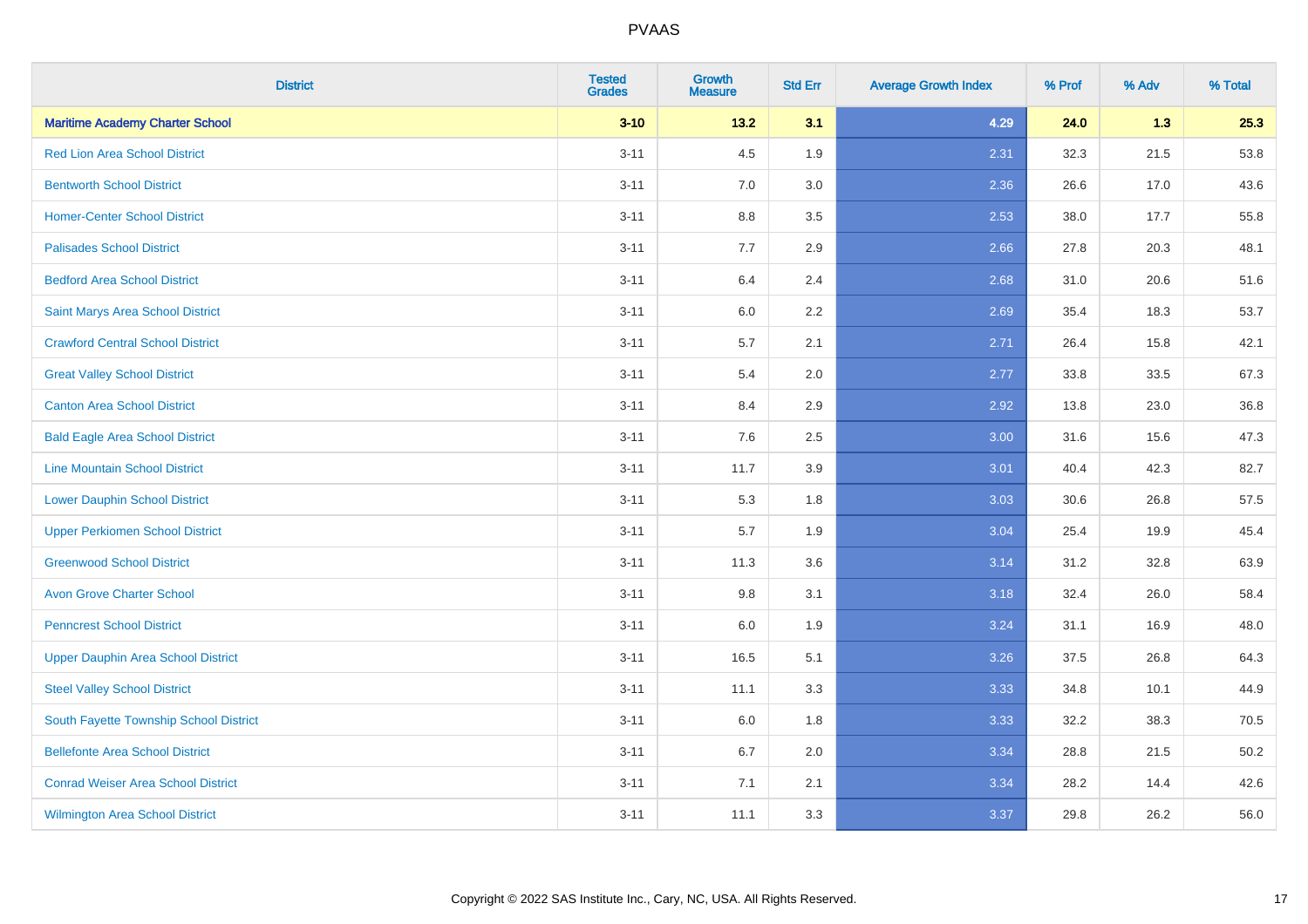| <b>District</b>                                | <b>Tested</b><br><b>Grades</b> | <b>Growth</b><br><b>Measure</b> | <b>Std Err</b> | <b>Average Growth Index</b> | % Prof | % Adv | % Total |
|------------------------------------------------|--------------------------------|---------------------------------|----------------|-----------------------------|--------|-------|---------|
| <b>Maritime Academy Charter School</b>         | $3 - 10$                       | $13.2$                          | 3.1            | 4.29                        | 24.0   | 1.3   | 25.3    |
| <b>Fairview School District</b>                | $3 - 11$                       | 8.3                             | 2.4            | 3.43                        | 41.9   | 34.9  | 76.7    |
| <b>North Pocono School District</b>            | $3 - 11$                       | 13.1                            | 3.7            | 3.54                        | 31.4   | 33.3  | 64.7    |
| <b>York Suburban School District</b>           | $3 - 11$                       | 7.4                             | 2.1            | 3.55                        | 24.9   | 31.2  | 56.1    |
| Oil City Area School District                  | $3 - 11$                       | 8.6                             | 2.4            | 3.56                        | 29.1   | 13.1  | 42.2    |
| <b>Reading School District</b>                 | $3 - 11$                       | 4.3                             | 1.2            | 3.71                        | 16.8   | 6.0   | 22.8    |
| <b>Spring Cove School District</b>             | $3 - 11$                       | 9.1                             | 2.4            | 3.77                        | 31.8   | 25.4  | 57.1    |
| <b>Hampton Township School District</b>        | $3 - 11$                       | 7.4                             | 2.0            | 3.79                        | 37.9   | 39.2  | 77.0    |
| <b>Hazleton Area School District</b>           | $3 - 11$                       | 6.0                             | 1.6            | 3.85                        | 20.5   | 9.0   | 29.5    |
| <b>Warrior Run School District</b>             | $3 - 11$                       | 10.5                            | 2.7            | 3.86                        | 34.1   | 16.8  | 50.9    |
| <b>Dallas School District</b>                  | $3 - 11$                       | 8.1                             | 2.1            | 3.87                        | 32.4   | 22.4  | 54.8    |
| <b>Phoenixville Area School District</b>       | $3 - 11$                       | 7.3                             | 1.8            | 3.96                        | 32.3   | 27.6  | 59.8    |
| <b>Abington Heights School District</b>        | $3 - 11$                       | 6.7                             | 1.7            | 4.00                        | 33.8   | 31.7  | 65.5    |
| Downingtown Area School District               | $3 - 11$                       | 4.4                             | 1.1            | 4.06                        | 30.1   | 32.0  | 62.2    |
| <b>Ephrata Area School District</b>            | $3 - 11$                       | 6.8                             | 1.7            | 4.08                        | 31.6   | 17.1  | 48.8    |
| <b>Valley View School District</b>             | $3 - 11$                       | 9.3                             | 2.2            | 4.18                        | 26.6   | 23.1  | 49.7    |
| <b>Laurel School District</b>                  | $3 - 11$                       | 13.0                            | 3.1            | 4.19                        | 30.3   | 15.7  | 46.1    |
| Pennsylvania Leadership Charter School         | $3 - 11$                       | 8.0                             | 1.9            | 4.22                        | 33.1   | 27.8  | 60.9    |
| <b>Wallenpaupack Area School District</b>      | $3 - 11$                       | 8.8                             | 2.1            | 4.28                        | 28.5   | 18.9  | 47.4    |
| <b>Coudersport Area School District</b>        | $3 - 11$                       | 14.8                            | 3.4            | 4.33                        | 34.7   | 28.0  | 62.7    |
| <b>Lower Moreland Township School District</b> | $3 - 11$                       | 8.7                             | 2.0            | 4.35                        | 38.2   | 33.2  | 71.4    |
| <b>Pennsbury School District</b>               | $3 - 11$                       | 5.6                             | 1.3            | 4.38                        | 37.7   | 27.7  | 65.4    |
| Northern York County School District           | $3 - 11$                       | 8.4                             | 1.8            | 4.63                        | 24.3   | 23.1  | 47.4    |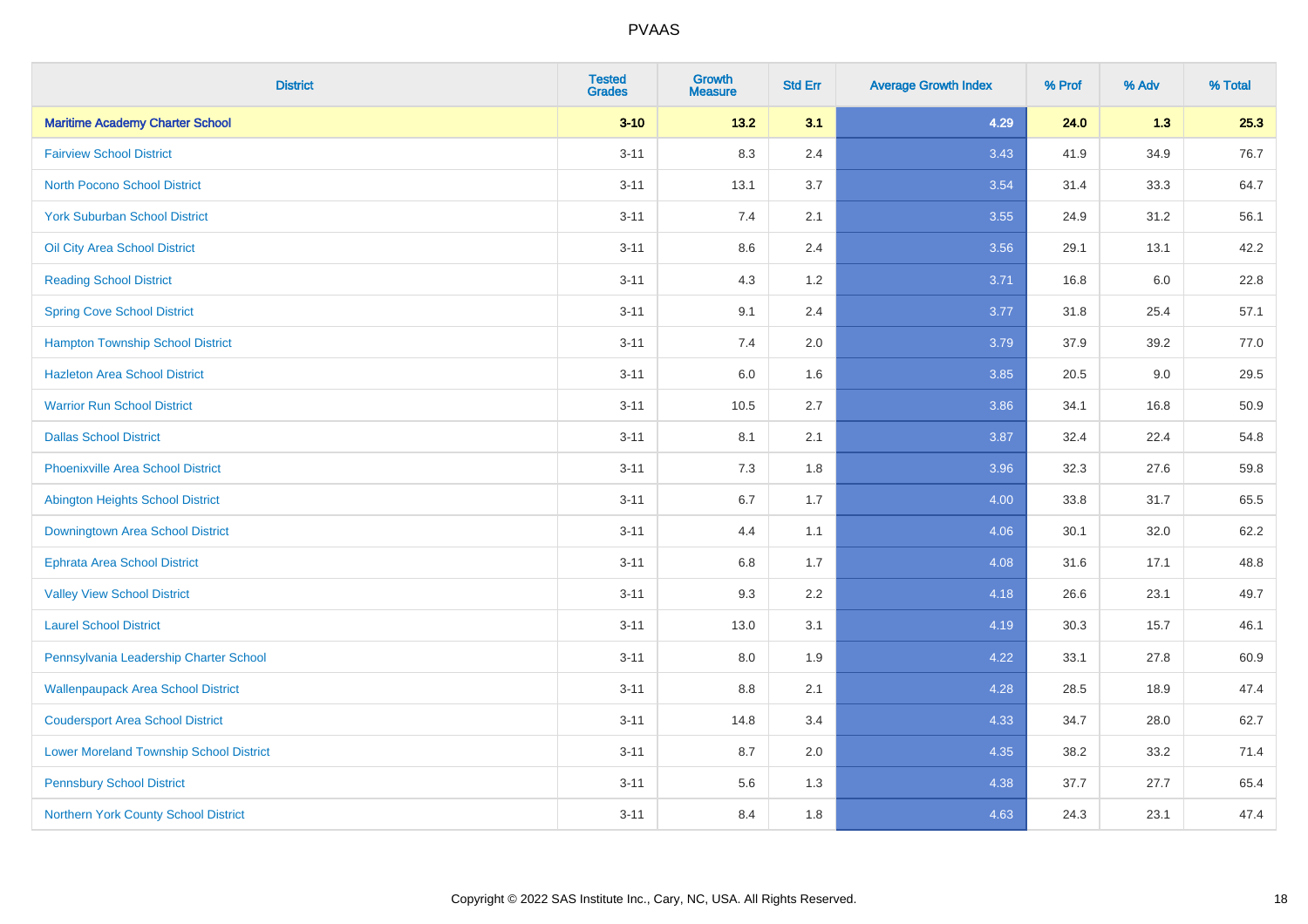| <b>District</b>                              | <b>Tested</b><br><b>Grades</b> | <b>Growth</b><br><b>Measure</b> | <b>Std Err</b> | <b>Average Growth Index</b> | % Prof | % Adv | % Total |
|----------------------------------------------|--------------------------------|---------------------------------|----------------|-----------------------------|--------|-------|---------|
| <b>Maritime Academy Charter School</b>       | $3 - 10$                       | 13.2                            | 3.1            | 4.29                        | 24.0   | 1.3   | 25.3    |
| <b>Stroudsburg Area School District</b>      | $3 - 11$                       | 7.5                             | 1.6            | 4.70                        | 30.4   | 18.3  | 48.7    |
| <b>West Perry School District</b>            | $3 - 11$                       | 11.0                            | 2.3            | 4.76                        | 26.9   | 20.5  | 47.4    |
| <b>Lakeland School District</b>              | $3 - 11$                       | 13.3                            | 2.8            | 4.80                        | 22.2   | 21.2  | 43.4    |
| <b>Penn Manor School District</b>            | $3 - 11$                       | 7.1                             | 1.5            | 4.82                        | 26.7   | 20.5  | 47.2    |
| <b>Iroquois School District</b>              | $3 - 11$                       | 13.6                            | 2.8            | 4.83                        | 33.3   | 16.0  | 49.4    |
| <b>Lehighton Area School District</b>        | $3 - 11$                       | 11.4                            | 2.4            | 4.84                        | 30.5   | 24.9  | 55.3    |
| <b>Belle Vernon Area School District</b>     | $3 - 11$                       | 11.1                            | 2.3            | 4.88                        | 31.6   | 25.4  | 57.1    |
| <b>Quaker Valley School District</b>         | $3 - 11$                       | 12.2                            | 2.5            | 4.90                        | 39.5   | 26.4  | 65.9    |
| <b>Berlin Brothersvalley School District</b> | $3 - 11$                       | 19.6                            | 4.0            | 4.93                        | 28.3   | 41.3  | 69.6    |
| <b>West Branch Area School District</b>      | $3 - 11$                       | 17.0                            | 3.3            | 5.20                        | 47.1   | 19.1  | 66.2    |
| <b>Cornwall-Lebanon School District</b>      | $3 - 11$                       | 8.2                             | 1.6            | 5.24                        | 28.0   | 20.5  | 48.6    |
| Lake-Lehman School District                  | $3 - 11$                       | 14.9                            | 2.8            | 5.34                        | 25.8   | 22.5  | 48.3    |
| <b>Pine-Richland School District</b>         | $3 - 11$                       | 9.3                             | 1.7            | 5.56                        | 42.3   | 35.8  | 78.1    |
| <b>Pequea Valley School District</b>         | $3 - 11$                       | 18.0                            | 3.1            | 5.74                        | 29.2   | 37.5  | 66.7    |
| <b>Harbor Creek School District</b>          | $3 - 11$                       | 13.4                            | 2.3            | 5.80                        | 34.5   | 40.7  | 75.2    |
| <b>Punxsutawney Area School District</b>     | $3 - 11$                       | 15.8                            | 2.7            | 5.83                        | 18.6   | 29.0  | 47.6    |
| <b>Indiana Area School District</b>          | $3 - 11$                       | 12.0                            | 2.0            | 5.98                        | 30.0   | 30.4  | 60.3    |
| <b>Agora Cyber Charter School</b>            | $3 - 11$                       | 14.6                            | 2.4            | 6.03                        | 24.7   | 19.5  | 44.2    |
| <b>Franklin Regional School District</b>     | $3 - 11$                       | 11.3                            | 1.8            | 6.13                        | 30.0   | 35.0  | 65.0    |
| <b>Tuscarora School District</b>             | $3 - 11$                       | 13.4                            | 2.2            | 6.20                        | 37.1   | 26.3  | 63.4    |
| <b>Armstrong School District</b>             | $3 - 11$                       | 9.8                             | 1.6            | 6.22                        | 32.8   | 24.6  | 57.4    |
| <b>Cocalico School District</b>              | $3 - 11$                       | 12.3                            | 1.9            | 6.48                        | 28.2   | 32.3  | 60.5    |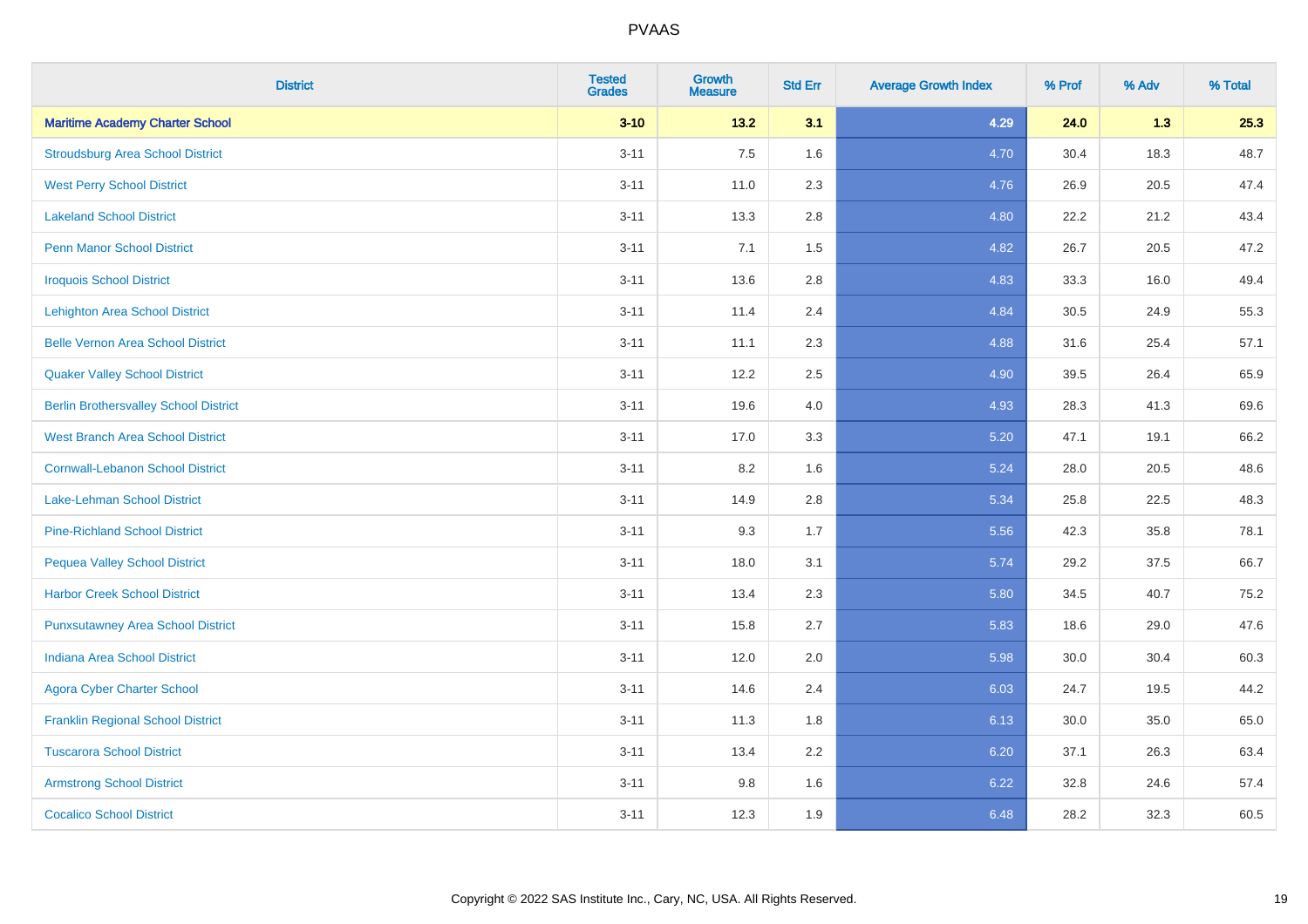| <b>District</b>                               | <b>Tested</b><br><b>Grades</b> | <b>Growth</b><br><b>Measure</b> | <b>Std Err</b> | <b>Average Growth Index</b> | % Prof | % Adv | % Total |
|-----------------------------------------------|--------------------------------|---------------------------------|----------------|-----------------------------|--------|-------|---------|
| <b>Maritime Academy Charter School</b>        | $3 - 10$                       | 13.2                            | 3.1            | 4.29                        | 24.0   | 1.3   | 25.3    |
| <b>Manheim Central School District</b>        | $3 - 11$                       | 12.8                            | 2.0            | 6.52                        | 27.8   | 35.4  | 63.2    |
| <b>Neshaminy School District</b>              | $3 - 11$                       | 8.6                             | 1.3            | 6.56                        | 31.3   | 23.9  | 55.2    |
| <b>Millcreek Township School District</b>     | $3 - 11$                       | 9.1                             | 1.4            | 6.61                        | 34.5   | 30.1  | 64.6    |
| <b>Methacton School District</b>              | $3 - 11$                       | 11.0                            | 1.6            | 6.94                        | 36.0   | 33.6  | 69.6    |
| <b>Whitehall-Coplay School District</b>       | $3 - 11$                       | 11.8                            | 1.7            | 7.06                        | 32.3   | 21.7  | 54.0    |
| <b>Upper Merion Area School District</b>      | $3 - 11$                       | 14.0                            | 2.0            | 7.15                        | 34.4   | 32.6  | 67.0    |
| <b>Danville Area School District</b>          | $3 - 11$                       | 18.4                            | 2.6            | 7.19                        | 32.0   | 46.1  | 78.1    |
| <b>Mountain View School District</b>          | $3 - 11$                       | 24.2                            | 3.4            | 7.20                        | 45.8   | 37.3  | 83.0    |
| <b>East Penn School District</b>              | $3 - 11$                       | 8.9                             | 1.2            | 7.61                        | 32.8   | 26.4  | 59.2    |
| <b>Mifflin County School District</b>         | $3 - 11$                       | 12.3                            | 1.6            | 7.69                        | 35.1   | 15.1  | 50.3    |
| <b>Upper Saint Clair School District</b>      | $3 - 11$                       | 13.8                            | 1.8            | 7.86                        | 32.2   | 44.5  | 76.7    |
| <b>Peters Township School District</b>        | $3 - 11$                       | 14.1                            | 1.7            | 8.16                        | 35.2   | 41.6  | 76.8    |
| <b>Saucon Valley School District</b>          | $3 - 11$                       | 18.9                            | 2.2            | 8.48                        | 26.0   | 39.6  | 65.6    |
| <b>Southern York County School District</b>   | $3 - 11$                       | 15.5                            | 1.8            | 8.48                        | 37.6   | 29.2  | 66.8    |
| <b>Marple Newtown School District</b>         | $3 - 11$                       | 20.6                            | 2.3            | 8.95                        | 31.1   | 42.7  | 73.8    |
| Palmyra Area School District                  | $3 - 11$                       | 16.2                            | 1.8            | 9.02                        | 38.8   | 34.0  | 72.8    |
| <b>Unionville-Chadds Ford School District</b> | $3 - 11$                       | 15.8                            | 1.7            | 9.12                        | 31.2   | 48.0  | 79.2    |
| <b>Wayne Highlands School District</b>        | $3 - 11$                       | 22.5                            | 2.5            | 9.16                        | 33.8   | 40.4  | 74.2    |
| Fox Chapel Area School District               | $3 - 11$                       | 17.6                            | 1.9            | 9.47                        | 22.9   | 52.0  | 74.9    |
| <b>Delaware Valley School District</b>        | $3 - 11$                       | 15.7                            | 1.6            | 9.62                        | 36.7   | 32.1  | 68.8    |
| New Hope-Solebury School District             | $3 - 11$                       | 28.8                            | 2.9            | 9.77                        | 31.6   | 50.0  | 81.6    |
| <b>Hempfield School District</b>              | $3 - 11$                       | 13.4                            | 1.3            | 10.53                       | 29.9   | 36.8  | 66.7    |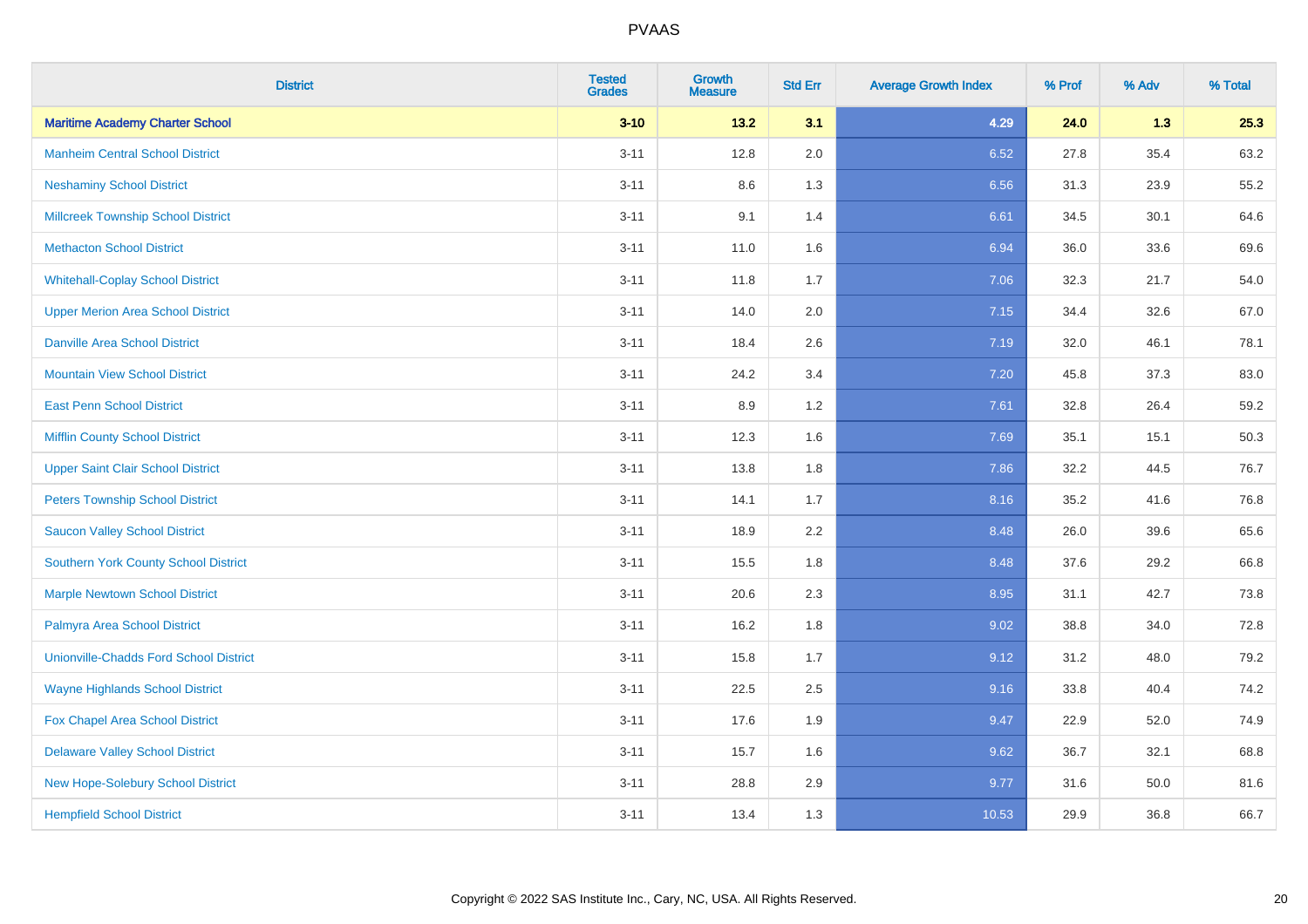| <b>District</b>                           | <b>Tested</b><br><b>Grades</b> | <b>Growth</b><br><b>Measure</b> | <b>Std Err</b> | <b>Average Growth Index</b> | % Prof | % Adv | % Total |
|-------------------------------------------|--------------------------------|---------------------------------|----------------|-----------------------------|--------|-------|---------|
| <b>Maritime Academy Charter School</b>    | $3 - 10$                       | $13.2$                          | 3.1            | 4.29                        | 24.0   | 1.3   | 25.3    |
| <b>Warwick School District</b>            | $3 - 11$                       | 21.7                            | 1.8            | 11.76                       | 27.7   | 36.3  | 64.0    |
| <b>Littlestown Area School District</b>   | $3 - 11$                       | 28.7                            | 2.4            | 11.83                       | 38.4   | 29.3  | 67.7    |
| <b>Council Rock School District</b>       | $3 - 11$                       | 13.5                            | 1.1            | 12.27                       | 32.0   | 35.4  | 67.4    |
| <b>Souderton Area School District</b>     | $3 - 11$                       | 18.5                            | 1.4            | 12.86                       | 39.2   | 31.2  | 70.4    |
| <b>Colonial School District</b>           | $3 - 11$                       | 22.1                            | 1.6            | 13.55                       | 27.2   | 43.5  | 70.6    |
| <b>Spring-Ford Area School District</b>   | $3 - 11$                       | 16.6                            | 1.2            | 14.02                       | 30.4   | 45.3  | 75.7    |
| <b>Dallastown Area School District</b>    | $3 - 11$                       | 19.9                            | 1.4            | 14.14                       | 36.8   | 34.2  | 71.0    |
| <b>North Allegheny School District</b>    | $3 - 11$                       | 18.0                            | 1.3            | 14.25                       | 30.5   | 42.9  | 73.4    |
| <b>Lower Merion School District</b>       | $3 - 11$                       | 18.9                            | 1.2            | 15.42                       | 29.4   | 48.6  | 78.0    |
| <b>North Penn School District</b>         | $3 - 11$                       | 17.6                            | 1.0            | 17.53                       | 30.8   | 35.7  | 66.4    |
| <b>Central Bucks School District</b>      | $3 - 11$                       | 15.5                            | 0.9            | 17.94                       | 34.8   | 41.4  | 76.2    |
| <b>State College Area School District</b> | $3 - 11$                       | 24.5                            | 1.3            | 18.59                       | 31.9   | 46.9  | 78.8    |
| <b>Norristown Area School District</b>    | $3 - 12$                       | $-25.4$                         | 1.7            | $-15.35$                    | 10.6   | 1.8   | 12.4    |
| Philadelphia City School District         | $3 - 12$                       | $-7.8$                          | 0.6            | $-13.43$                    | 16.4   | 6.5   | 22.9    |
| <b>Allentown City School District</b>     | $3 - 12$                       | $-16.9$                         | 1.4            | $-12.37$                    | 5.9    | 0.4   | 6.3     |
| <b>York City School District</b>          | $3 - 12$                       | $-17.7$                         | 1.8            | $-10.05$                    | 3.2    | 0.7   | 3.9     |
| Ambridge Area School District             | $3 - 12$                       | $-19.4$                         | 2.5            | $-7.64$                     | 23.2   | 5.6   | 28.9    |
| <b>Lancaster School District</b>          | $3 - 12$                       | $-10.0$                         | 1.4            | $-7.22$                     | 9.0    | 3.9   | 12.8    |
| <b>Hempfield Area School District</b>     | $3 - 12$                       | $-10.2$                         | 1.6            | $-6.37$                     | 28.1   | 19.2  | 47.3    |
| <b>New Castle Area School District</b>    | $3 - 12$                       | $-13.6$                         | 2.3            | $-5.99$                     | 17.6   | 2.0   | 19.5    |
| <b>West Mifflin Area School District</b>  | $3 - 12$                       | $-11.9$                         | 2.5            | $-4.77$                     | 15.9   | 4.0   | 19.9    |
| <b>Interboro School District</b>          | $3 - 12$                       | $-8.4$                          | 2.0            | $-4.27$                     | 27.6   | 6.4   | 34.1    |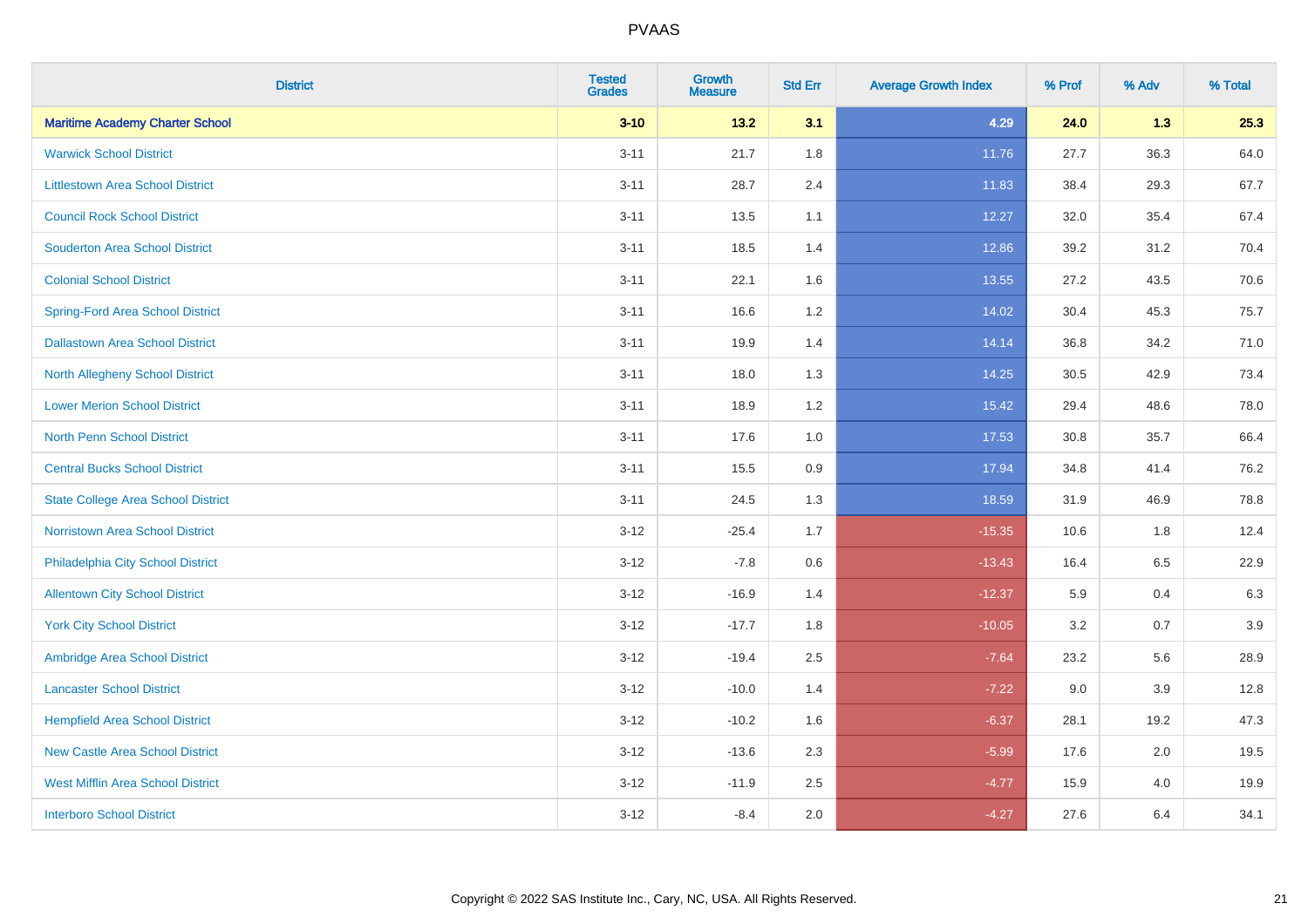| <b>District</b>                                        | <b>Tested</b><br><b>Grades</b> | <b>Growth</b><br><b>Measure</b> | <b>Std Err</b> | <b>Average Growth Index</b> | % Prof | % Adv   | % Total |
|--------------------------------------------------------|--------------------------------|---------------------------------|----------------|-----------------------------|--------|---------|---------|
| <b>Maritime Academy Charter School</b>                 | $3 - 10$                       | 13.2                            | 3.1            | 4.29                        | 24.0   | 1.3     | 25.3    |
| <b>Panther Valley School District</b>                  | $3 - 12$                       | $-13.3$                         | 3.2            | $-4.10$                     | 31.5   | 4.1     | 35.6    |
| <b>Scranton School District</b>                        | $3 - 12$                       | $-10.1$                         | 2.5            | $-4.04$                     | 20.0   | 7.7     | 27.7    |
| <b>Tussey Mountain School District</b>                 | $3 - 12$                       | $-13.0$                         | 3.3            | $-3.93$                     | 11.1   | 3.2     | 14.3    |
| <b>Grove City Area School District</b>                 | $3 - 12$                       | $-8.8$                          | 2.3            | $-3.89$                     | 25.6   | 16.4    | 42.0    |
| <b>Old Forge School District</b>                       | $3 - 12$                       | $-11.3$                         | 3.1            | $-3.62$                     | 28.6   | 13.2    | 41.8    |
| <b>West York Area School District</b>                  | $3 - 12$                       | $-9.8$                          | 2.7            | $-3.57$                     | 21.9   | 10.9    | 32.8    |
| <b>Montoursville Area School District</b>              | $3 - 12$                       | $-8.4$                          | 2.6            | $-3.17$                     | 38.8   | 18.2    | 57.0    |
| <b>Erie City School District</b>                       | $3 - 12$                       | $-4.5$                          | 1.4            | $-3.09$                     | 13.4   | 6.7     | 20.1    |
| <b>Quakertown Community School District</b>            | $3 - 12$                       | $-4.3$                          | 1.5            | $-2.79$                     | 33.8   | 20.1    | 53.8    |
| <b>Clarion-Limestone Area School District</b>          | $3 - 12$                       | $-10.0$                         | 3.6            | $-2.76$                     | 28.3   | 20.0    | 48.3    |
| Selinsgrove Area School District                       | $3 - 12$                       | $-5.7$                          | 2.1            | $-2.74$                     | 25.4   | 13.9    | 39.2    |
| <b>Turkeyfoot Valley Area School District</b>          | $3 - 12$                       | $-15.4$                         | 5.8            | $-2.66$                     | 3.8    | $3.8\,$ | 7.6     |
| <b>Union City Area School District</b>                 | $3 - 12$                       | $-8.7$                          | 3.3            | $-2.59$                     | 29.7   | 10.9    | 40.6    |
| <b>Greater Nanticoke Area School District</b>          | $3 - 12$                       | $-6.8$                          | 2.6            | $-2.58$                     | 15.2   | 8.9     | 24.1    |
| Catasauqua Area School District                        | $3 - 12$                       | $-7.3$                          | 2.8            | $-2.58$                     | 27.1   | 11.2    | 38.3    |
| Pocono Mountain School District                        | $3 - 12$                       | $-4.3$                          | 1.8            | $-2.43$                     | 35.5   | 17.1    | 52.6    |
| <b>Pottsville Area School District</b>                 | $3 - 12$                       | $-4.9$                          | 2.1            | $-2.36$                     | 21.8   | 7.9     | 29.6    |
| <b>Bristol Borough School District</b>                 | $3 - 12$                       | $-5.9$                          | 2.9            | $-2.00$                     | 27.8   | 3.3     | 31.1    |
| Lincoln Leadership Academy Charter School              | $3 - 12$                       | $-7.4$                          | 3.7            | $-1.99$                     | 6.4    | 2.1     | 8.5     |
| <b>Chester Charter Scholars Academy Charter School</b> | $3 - 12$                       | $-6.2$                          | 3.3            | $-1.88$                     | 2.2    | 0.0     | 2.2     |
| <b>Twin Valley School District</b>                     | $3 - 12$                       | $-3.2$                          | 1.9            | $-1.68$                     | 38.8   | 19.8    | 58.6    |
| <b>Woodland Hills School District</b>                  | $3 - 12$                       | $-4.2$                          | 2.5            | $-1.66$                     | 10.1   | 1.4     | 11.5    |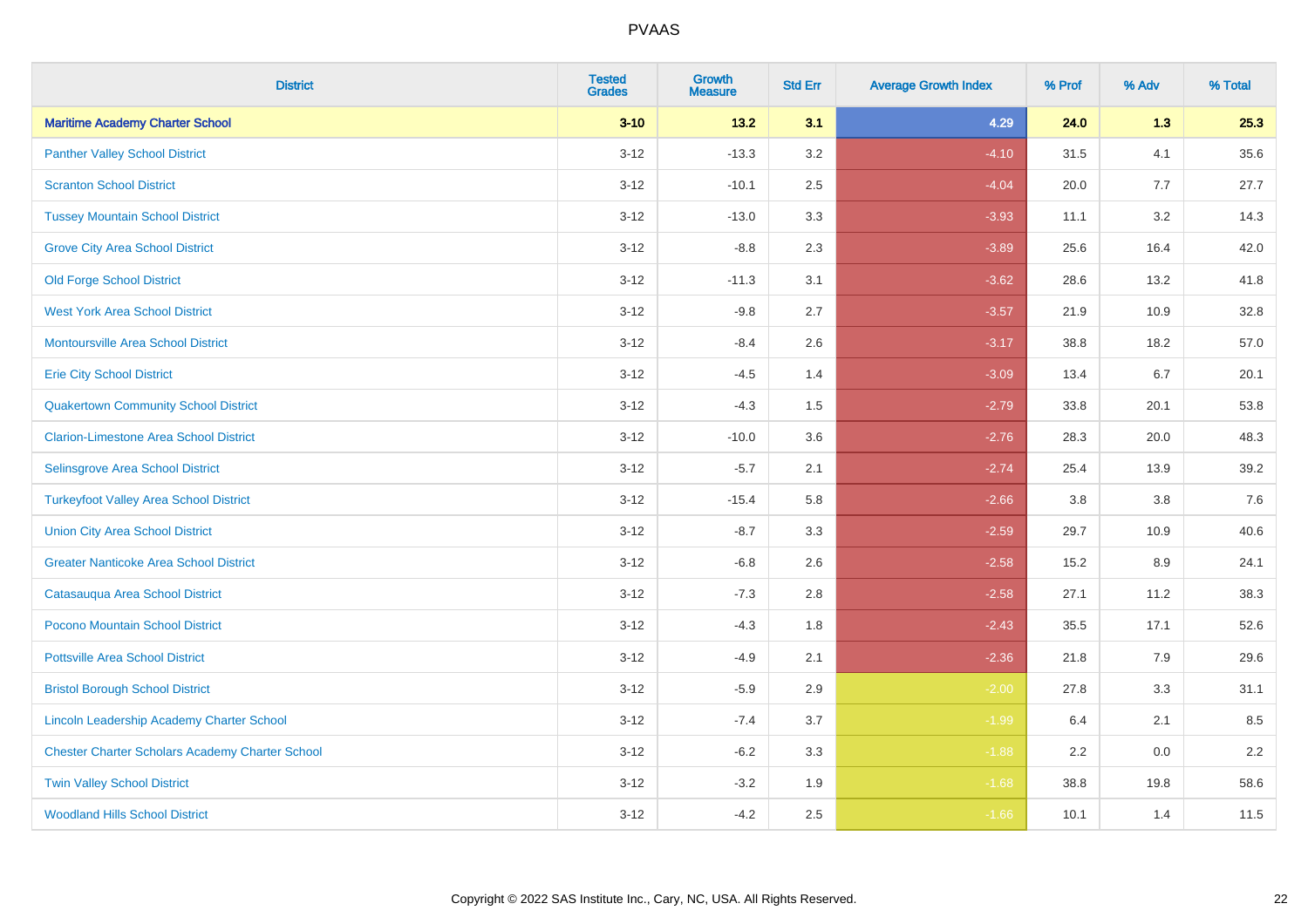| <b>District</b>                                 | <b>Tested</b><br><b>Grades</b> | <b>Growth</b><br><b>Measure</b> | <b>Std Err</b> | <b>Average Growth Index</b> | % Prof | % Adv | % Total |
|-------------------------------------------------|--------------------------------|---------------------------------|----------------|-----------------------------|--------|-------|---------|
| <b>Maritime Academy Charter School</b>          | $3 - 10$                       | 13.2                            | 3.1            | 4.29                        | 24.0   | 1.3   | 25.3    |
| <b>Conemaugh Valley School District</b>         | $3 - 12$                       | $-6.3$                          | 4.1            | $-1.54$                     | 23.7   | 5.1   | 28.8    |
| <b>Keystone Education Center Charter School</b> | $3 - 12$                       | $-6.5$                          | 5.1            | $-1.28$                     | 0.0    | 0.0   | 0.0     |
| <b>Millville Area School District</b>           | $3 - 12$                       | $-5.6$                          | 4.4            | $-1.26$                     | 31.4   | 11.4  | 42.9    |
| <b>Cameron County School District</b>           | $3 - 12$                       | $-5.0$                          | 4.4            | $-1.12$                     | 34.9   | 4.8   | 39.7    |
| <b>Wyomissing Area School District</b>          | $3 - 12$                       | $-2.4$                          | 2.6            | $-0.92$                     | 25.6   | 28.1  | 53.7    |
| <b>Conneaut School District</b>                 | $3 - 12$                       | $-2.3$                          | 2.6            | $-0.91$                     | 27.4   | 9.7   | 37.1    |
| <b>Bradford Area School District</b>            | $3 - 12$                       | $-1.8$                          | 2.3            | $-0.79$                     | 31.2   | 16.7  | 47.9    |
| <b>Roberto Clemente Charter School</b>          | $3 - 12$                       | $-3.3$                          | 4.1            | $-0.79$                     | 22.7   | 4.6   | 27.3    |
| <b>Bangor Area School District</b>              | $3 - 12$                       | $-1.2$                          | 2.0            | $-0.60$                     | 25.8   | 12.7  | 38.5    |
| Penns Manor Area School District                | $3-12$                         | $-1.9$                          | 3.5            | $-0.55$                     | 24.2   | 3.8   | 28.0    |
| <b>Forest City Regional School District</b>     | $3 - 12$                       | $-1.2$                          | 3.6            | $-0.33$                     | 26.5   | 8.2   | 34.7    |
| <b>Columbia Borough School District</b>         | $3 - 12$                       | $-1.1$                          | 3.6            | $-0.31$                     | 17.2   | 1.7   | 19.0    |
| <b>Cranberry Area School District</b>           | $3-12$                         | $-0.9$                          | 3.1            | $-0.29$                     | 25.5   | 9.7   | 35.2    |
| Altoona Area School District                    | $3 - 12$                       | 0.1                             | 1.5            | 0.07                        | 29.0   | 13.8  | 42.8    |
| <b>Central Columbia School District</b>         | $3 - 12$                       | 0.3                             | 2.3            | 0.12                        | 25.4   | 37.6  | 63.0    |
| <b>Tulpehocken Area School District</b>         | $3 - 12$                       | 1.0                             | 4.9            | 0.20                        | 11.5   | 23.1  | 34.6    |
| <b>Ridley School District</b>                   | $3 - 12$                       | 0.3                             | 1.6            | 0.21                        | 32.0   | 10.7  | 42.6    |
| <b>Wilson School District</b>                   | $3 - 12$                       | $0.5\,$                         | 1.5            | 0.32                        | 30.4   | 25.5  | 55.9    |
| <b>Avella Area School District</b>              | $3 - 12$                       | 1.6                             | 4.7            | 0.34                        | 34.8   | 7.2   | 42.0    |
| <b>Annville-Cleona School District</b>          | $3 - 12$                       | 1.1                             | 2.4            | 0.45                        | 34.8   | 13.6  | 48.5    |
| Daniel Boone Area School District               | $3 - 12$                       | $0.9\,$                         | 1.9            | 0.46                        | 28.9   | 22.0  | 51.0    |
| <b>Union School District</b>                    | $3-12$                         | 2.5                             | 3.7            | 0.69                        | 17.9   | 10.4  | 28.4    |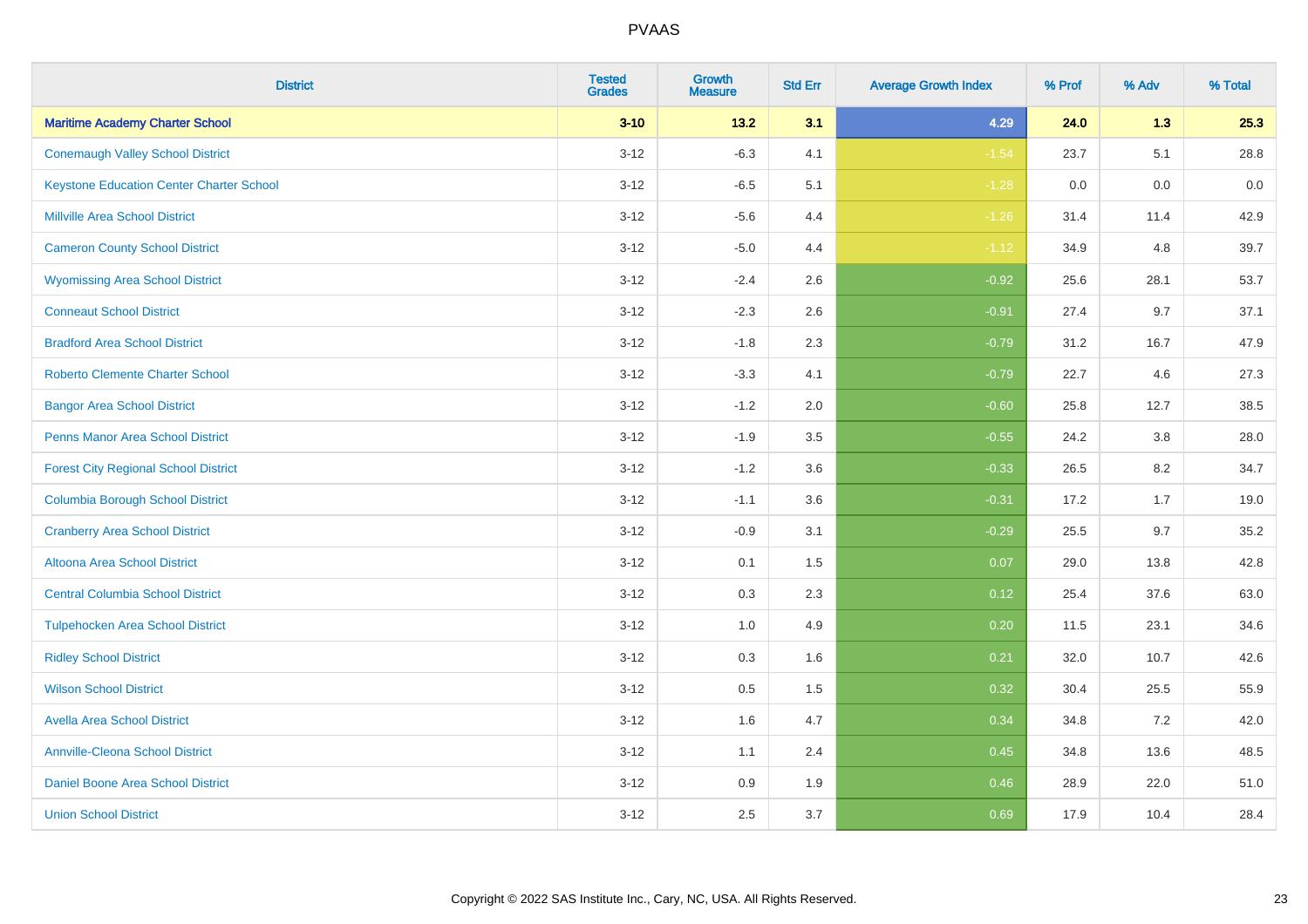| <b>District</b>                                 | <b>Tested</b><br><b>Grades</b> | <b>Growth</b><br><b>Measure</b> | <b>Std Err</b> | <b>Average Growth Index</b> | % Prof | % Adv   | % Total |
|-------------------------------------------------|--------------------------------|---------------------------------|----------------|-----------------------------|--------|---------|---------|
| <b>Maritime Academy Charter School</b>          | $3 - 10$                       | 13.2                            | 3.1            | 4.29                        | 24.0   | 1.3     | 25.3    |
| <b>North Clarion County School District</b>     | $3 - 12$                       | 3.4                             | 4.1            | 0.83                        | 45.0   | 18.8    | 63.8    |
| <b>Pottstown School District</b>                | $3 - 12$                       | 2.0                             | 2.2            | 0.88                        | 19.4   | $6.2\,$ | 25.6    |
| <b>Eastern Lancaster County School District</b> | $3-12$                         | 2.9                             | 3.2            | 0.91                        | 35.2   | 36.4    | 71.6    |
| <b>Brownsville Area School District</b>         | $3 - 12$                       | 3.9                             | 3.8            | 1.04                        | 22.0   | 8.5     | 30.5    |
| People For People Charter School                | $3 - 12$                       | 6.4                             | 5.6            | 1.15                        | 2.4    | 0.0     | 2.4     |
| <b>Newport School District</b>                  | $3-12$                         | $3.8\,$                         | 3.3            | 1.17                        | 38.8   | 10.4    | 49.2    |
| <b>Upper Dublin School District</b>             | $3 - 12$                       | 2.1                             | 1.8            | 1.19                        | 34.7   | 30.0    | 64.7    |
| <b>Purchase Line School District</b>            | $3 - 12$                       | 4.3                             | 3.3            | 1.30                        | 32.3   | 9.0     | 41.4    |
| <b>Chestnut Ridge School District</b>           | $3 - 12$                       | 4.0                             | 2.9            | 1.38                        | 33.2   | 11.0    | 44.2    |
| <b>Conemaugh Township Area School District</b>  | $3 - 12$                       | 4.8                             | 3.5            | 1.39                        | 30.9   | 27.8    | 58.8    |
| Susquehanna Township School District            | $3 - 12$                       | 3.9                             | 2.7            | 1.45                        | 19.0   | 13.1    | 32.0    |
| <b>Northern Potter School District</b>          | $3 - 12$                       | 6.8                             | 4.6            | 1.48                        | 30.6   | 11.1    | 41.7    |
| <b>South Western School District</b>            | $3-12$                         | 2.5                             | 1.7            | 1.48                        | 36.2   | 19.7    | 55.9    |
| <b>Smethport Area School District</b>           | $3 - 12$                       | 5.8                             | 3.8            | 1.52                        | 24.6   | 20.0    | 44.6    |
| <b>Waynesboro Area School District</b>          | $3-12$                         | 3.0                             | 1.8            | 1.67                        | 26.0   | 23.5    | 49.5    |
| <b>West Shore School District</b>               | $3-12$                         | 2.2                             | 1.3            | 1.68                        | 31.8   | 15.2    | 47.1    |
| <b>Wyalusing Area School District</b>           | $3 - 12$                       | 5.7                             | 3.2            | 1.78                        | 38.6   | 12.9    | 51.4    |
| <b>Oswayo Valley School District</b>            | $3 - 12$                       | 9.9                             | 5.1            | 1.93                        | 26.5   | 44.1    | 70.6    |
| Pennsylvania Distance Learning Charter School   | $3-12$                         | 6.8                             | 3.4            | 1.99                        | 19.8   | $6.2\,$ | 25.9    |
| <b>Mckeesport Area School District</b>          | $3-12$                         | 4.6                             | 2.2            | 2.14                        | 21.1   | 4.4     | 25.5    |
| Northern Lehigh School District                 | $3 - 12$                       | 6.1                             | 2.5            | 2.42                        | 21.4   | 18.0    | 39.3    |
| Northern Tioga School District                  | $3 - 12$                       | 6.8                             | 2.6            | 2.64                        | 25.0   | 16.9    | 41.9    |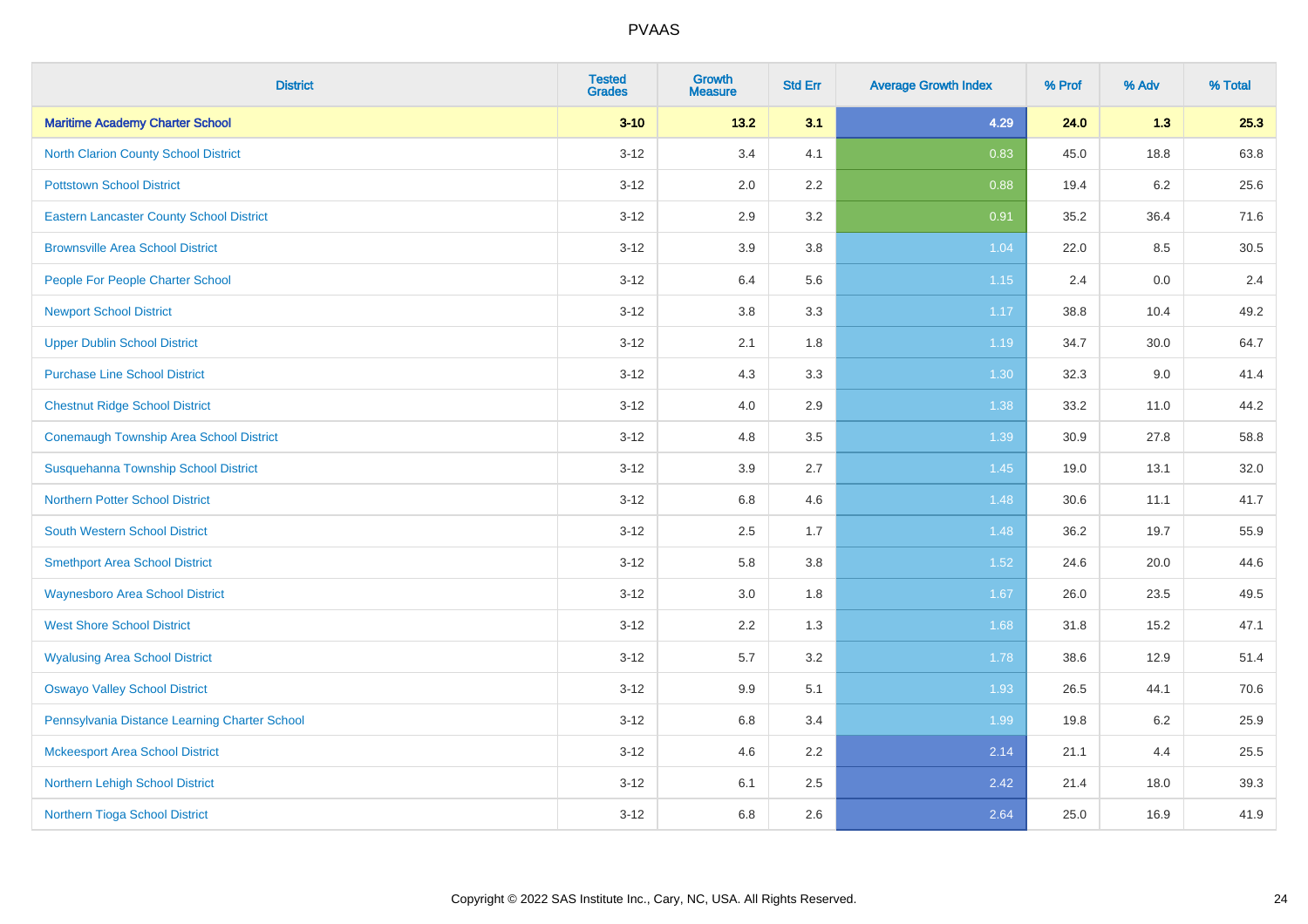| <b>District</b>                           | <b>Tested</b><br><b>Grades</b> | <b>Growth</b><br><b>Measure</b> | <b>Std Err</b> | <b>Average Growth Index</b> | % Prof | % Adv | % Total |
|-------------------------------------------|--------------------------------|---------------------------------|----------------|-----------------------------|--------|-------|---------|
| <b>Maritime Academy Charter School</b>    | $3 - 10$                       | $13.2$                          | 3.1            | 4.29                        | 24.0   | 1.3   | 25.3    |
| <b>Tamaqua Area School District</b>       | $3 - 12$                       | 6.5                             | 2.4            | 2.72                        | 34.3   | 17.5  | 51.8    |
| <b>Donegal School District</b>            | $3 - 12$                       | 5.9                             | 2.2            | 2.72                        | 34.1   | 23.1  | 57.2    |
| <b>Apollo-Ridge School District</b>       | $3 - 12$                       | 9.5                             | 3.0            | 3.23                        | 34.0   | 9.4   | 43.4    |
| <b>Kutztown Area School District</b>      | $3 - 12$                       | 9.3                             | 2.8            | 3.34                        | 38.5   | 14.6  | 53.2    |
| <b>William Penn School District</b>       | $3 - 12$                       | 7.0                             | 1.9            | 3.61                        | 14.0   | 7.2   | 21.3    |
| <b>Dover Area School District</b>         | $3-12$                         | 7.1                             | 1.9            | 3.78                        | 33.0   | 18.7  | 51.7    |
| <b>Juniata County School District</b>     | $3 - 12$                       | 7.7                             | 2.0            | 3.81                        | 22.9   | 18.9  | 41.8    |
| <b>Radnor Township School District</b>    | $3 - 12$                       | 7.5                             | 1.9            | 4.03                        | 33.0   | 38.3  | 71.3    |
| <b>Elizabethtown Area School District</b> | $3 - 12$                       | 7.1                             | 1.7            | 4.19                        | 36.4   | 27.6  | 64.0    |
| <b>West Allegheny School District</b>     | $3 - 12$                       | 8.6                             | 2.0            | 4.34                        | 37.3   | 27.2  | 64.5    |
| <b>Conewago Valley School District</b>    | $3 - 12$                       | 7.6                             | 1.7            | 4.46                        | 41.3   | 19.4  | 60.6    |
| <b>Easton Area School District</b>        | $3 - 12$                       | 6.3                             | 1.3            | 4.91                        | 24.1   | 13.0  | 37.1    |
| Pen Argyl Area School District            | $3 - 12$                       | 12.8                            | 2.5            | 5.10                        | 28.5   | 23.8  | 52.3    |
| Penns Valley Area School District         | $3 - 12$                       | 14.1                            | 2.6            | 5.33                        | 29.6   | 23.3  | 52.9    |
| Hermitage School District                 | $3 - 12$                       | 14.0                            | 2.5            | 5.59                        | 34.0   | 27.0  | 61.0    |
| Lampeter-Strasburg School District        | $3 - 12$                       | 11.0                            | 1.9            | 5.69                        | 35.4   | 32.3  | 67.7    |
| <b>Camp Hill School District</b>          | $3 - 12$                       | 20.7                            | 2.9            | 7.00                        | 32.3   | 41.4  | 73.7    |
| <b>Manheim Township School District</b>   | $3 - 12$                       | 10.9                            | 1.5            | 7.51                        | 30.9   | 31.0  | 61.9    |
| <b>Upper Darby School District</b>        | $3 - 12$                       | 11.2                            | 1.4            | 8.28                        | 23.8   | 11.8  | 35.6    |
| <b>Central York School District</b>       | $3 - 12$                       | 12.9                            | 1.5            | 8.64                        | 31.4   | 24.1  | 55.5    |
| <b>Loyalsock Township School District</b> | $3 - 12$                       | 26.7                            | 2.7            | 9.92                        | 36.8   | 35.1  | 71.9    |
| <b>Tyrone Area School District</b>        | $3 - 12$                       | 29.2                            | 2.3            | 12.86                       | 36.6   | 29.1  | 65.7    |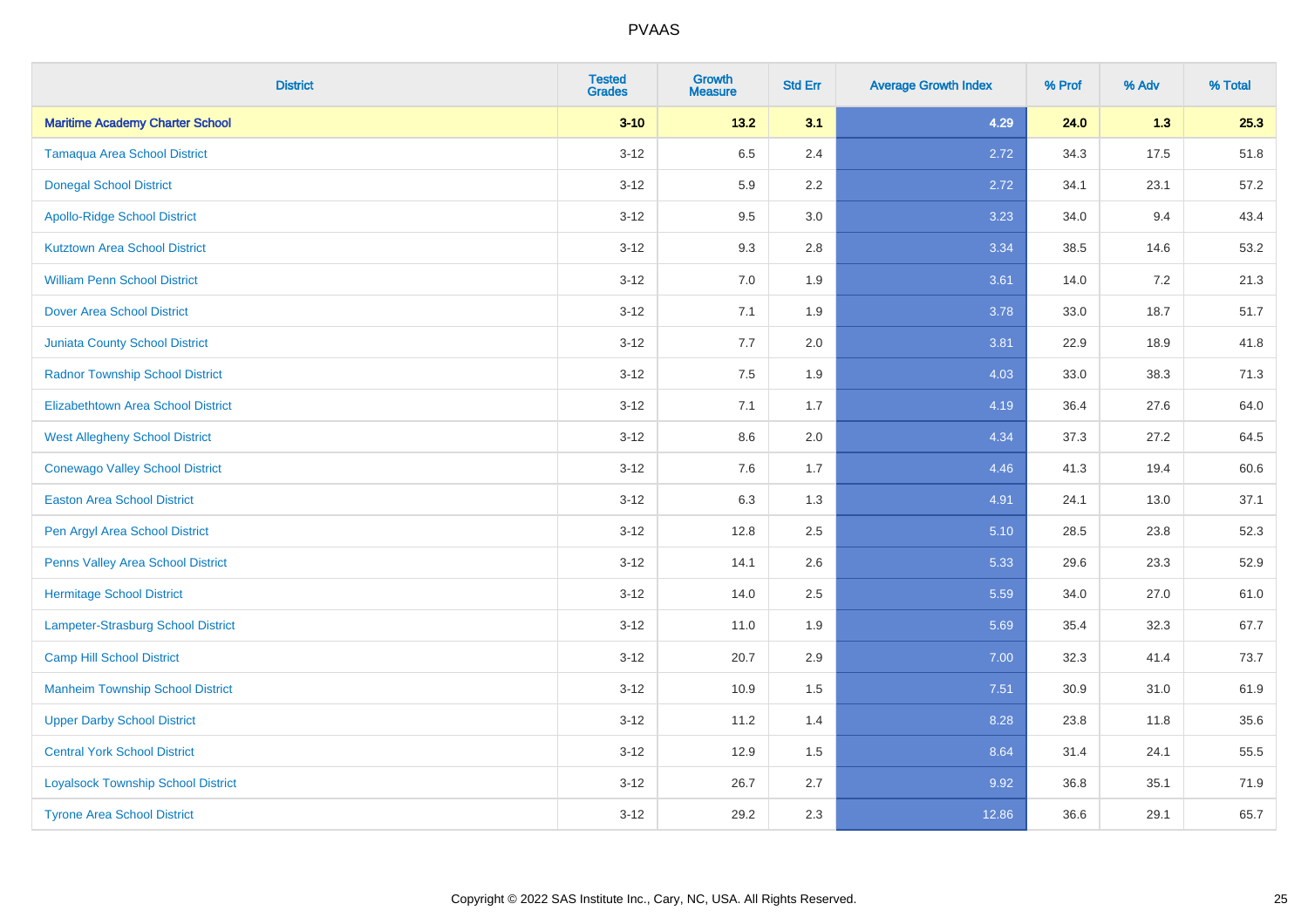| <b>District</b>                                                       | <b>Tested</b><br><b>Grades</b> | <b>Growth</b><br><b>Measure</b> | <b>Std Err</b> | <b>Average Growth Index</b> | % Prof | % Adv | % Total |
|-----------------------------------------------------------------------|--------------------------------|---------------------------------|----------------|-----------------------------|--------|-------|---------|
| <b>Maritime Academy Charter School</b>                                | $3 - 10$                       | 13.2                            | 3.1            | 4.29                        | 24.0   | 1.3   | 25.3    |
| <b>Cumberland Valley School District</b>                              | $3 - 12$                       | 18.6                            | 1.2            | 15.79                       | 31.3   | 39.2  | 70.5    |
| <b>Environmental Charter School At Frick Park</b>                     | $3-9$                          | $-6.2$                          | 3.7            | $-1.67$                     | 25.9   | 3.4   | 29.3    |
| Esperanza Academy Charter School                                      | $4 - 11$                       | 2.1                             | 2.1            | 1.01                        | 14.2   | 3.6   | 17.8    |
| <b>Mastery Charter School - Pickett Campus</b>                        | $6 - 10$                       | 2.7                             | 4.2            | 0.65                        | 20.6   | 0.0   | 20.6    |
| <b>Innovative Arts Academy Charter School</b>                         | $6 - 11$                       | $-7.2$                          | 2.5            | $-2.83$                     | 2.0    | 0.0   | 2.0     |
| La Academia Partnership Charter School                                | $6 - 11$                       | $-15.5$                         | 5.7            | $-2.70$                     | 2.3    | 0.0   | 2.3     |
| Perseus House Charter School Of Excellence                            | $6 - 11$                       | $-6.4$                          | 2.6            | $-2.50$                     | 0.9    | 0.0   | 0.9     |
| Urban Pathways 6-12 Charter School                                    | $6 - 11$                       | $-4.1$                          | 5.7            | $-0.72$                     | 0.0    | 0.0   | $0.0\,$ |
| <b>Evergreen Community Charter School</b>                             | $6 - 11$                       | $-1.1$                          | 4.7            | $-0.23$                     | 34.6   | 26.9  | 61.5    |
| Boys Latin Of Philadelphia Charter School                             | $6 - 12$                       | $-8.0$                          | 2.7            | $-3.02$                     | 1.4    | 0.0   | 1.4     |
| Center For Student Learning Charter School At Pennsbury               | $6 - 12$                       | $-3.3$                          | 6.0            | $-0.55$                     | 23.1   | 0.0   | 23.1    |
| Dr Robert Ketterer Charter School Inc                                 | $6 - 12$                       | 7.1                             | 4.3            | 1.66                        | 7.3    | 1.7   | 9.0     |
| 21st Century Cyber Charter School                                     | $6 - 12$                       | 6.6                             | 2.1            | 3.16                        | 29.0   | 21.8  | 50.8    |
| <b>Mastery Charter School - Gratz Campus</b>                          | $7 - 10$                       | $-9.5$                          | 4.6            | $-2.09$                     | 0.0    | 3.4   | 3.4     |
| Mastery Charter School - Shoemaker Campus                             | $7 - 10$                       | $-2.3$                          | 2.8            | $-0.81$                     | 10.1   | 3.7   | 13.8    |
| <b>Lincoln Park Performing Arts Charter School</b>                    | $7 - 11$                       | $-14.9$                         | 2.7            | $-5.45$                     | 39.3   | 8.9   | 48.2    |
| <b>Achievement House Charter School</b>                               | $7 - 11$                       | $-8.2$                          | 3.6            | $-2.28$                     | 16.7   | 2.8   | 19.4    |
| <b>Mastery Charter High School-Lenfest Campus</b>                     | $7 - 11$                       | $-1.8$                          | 5.8            | $-0.30$                     | 26.3   | 0.0   | 26.3    |
| <b>West Side CTC</b>                                                  | $9 - 10$                       | $-32.0$                         | 3.9            | $-8.16$                     | 5.9    | 0.0   | 5.9     |
| Lehigh Valley Charter High School For The Arts                        | $9 - 10$                       | $-11.8$                         | 2.5            | $-4.76$                     | 28.9   | 5.7   | 34.6    |
| <b>Columbia-Montour AVTS</b>                                          | $9 - 10$                       | $-7.1$                          | 2.8            | $-2.52$                     | 19.5   | 3.2   | 22.7    |
| Preparatory Charter School Of Mathematics, Science, Tech, And Careers | $9 - 10$                       | $-5.1$                          | 2.5            | $-2.03$                     | 6.3    | 1.4   | 7.7     |